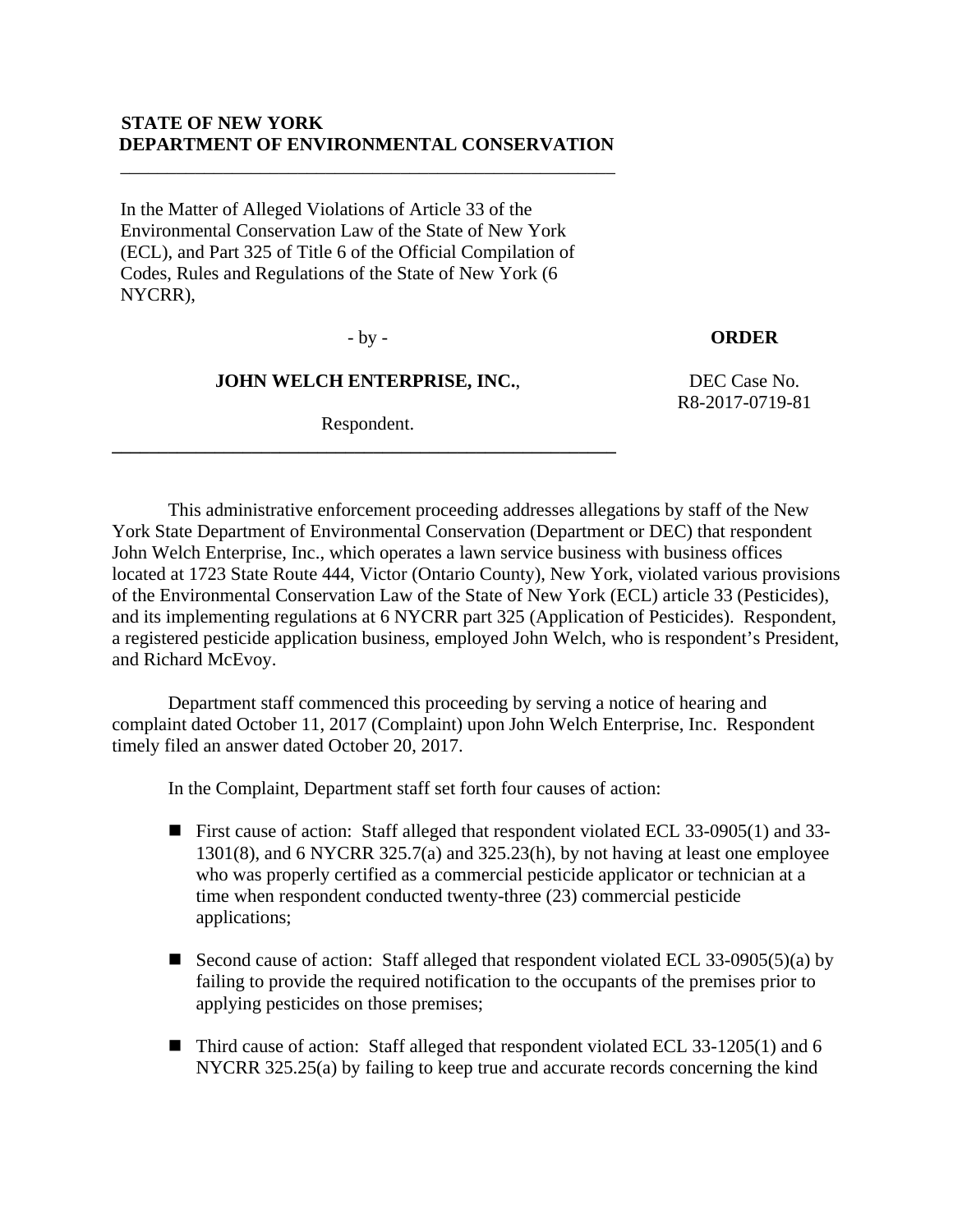and quantity of each pesticide used, dosage rates, methods of application, target organisms, and use, date, and place of the application for each pesticide used; and

■ Fourth cause of action: Staff alleged that respondent violated ECL 33-1001(1) and 33-1001(2), and 6 NYCRR 325.40(a), by failing to include in its commercial lawn contracts all the items legally required to be included in commercial lawn contracts.

## (See Complaint ¶¶ 7-31.)

 Subsequently, with a cover letter dated February 13, 2018, Department staff filed a notice of motion for order without hearing, a motion for order without hearing, and supporting documents. In addition, staff duly served respondent with a copy of the motion papers. In the February 13, 2018 motion, Department staff sought summary judgment on all the violations alleged in its Complaint.<sup>1</sup> To date, neither the DEC's Office of Hearings and Mediation Services nor the ALJ has received a response from respondent to staff's motion. Accordingly, respondent John Welch Enterprise, Inc. has defaulted on the motion for order without hearing.

 The matter was assigned to Administrative Law Judge Daniel P. O'Connell (ALJ) who prepared the attached summary report. I hereby adopt the summary report as my decision in this matter, subject to my comments below.

## **Liability**

ECL 33-0301 states that the purpose of article 33 is to regulate the registration, commercial use, purchase and custom application of pesticides. As the statute sets forth, pesticides, "if improperly used, may injure health, property and wildlife" (id.). The State Legislature has declared that the regulation of the registration, commercial use, purchase and custom application of pesticides "is needed in the public interest" (id.). Compliance with the statutory and regulatory requirements governing pesticides is critical to public protection.

Department staff conducted a review of respondent's operating practices prior to commencement of this proceeding. On December 13, 2016, DEC Pesticide Control Specialist Justin Schoff inspected the offices of respondent John Welch Enterprise, Inc. (see Affidavit of Justin Schoff dated September 17, 2018 [Schoff Aff] ¶ 9). Based on Mr. Schoff's inspection, he determined that from September 23, 2016 to September 30, 2016, respondent conducted 23 commercial pesticide applications at various locations at a time when neither of respondent's applicators (Mr. Welch and Mr. McEvoy) held a valid pesticide applicator certification from the Department (see Schoff Aff ¶¶ 17 [no respondent employee who was a certified commercial pesticide applicator or technician during this period] and 18). Other than Messrs. Welch and McEvoy, nothing in the record shows that respondent employed any other certified pesticide applicators or technicians.

<sup>&</sup>lt;sup>1</sup> Although the Complaint referenced dates ranging from September 21, 2016 to May 31, 2017 (see Complaint  $\P$  13 and 14). staff's motion for order without hearing set the period of time from September 23, 2016 to September 30, 2016 (see Affirmation of Dusty Renee Tinsley dated February 13, 2018 in Support of Motion for Order without Hearing [Tinsely Aff],  $\P$ [28, 29, and 31).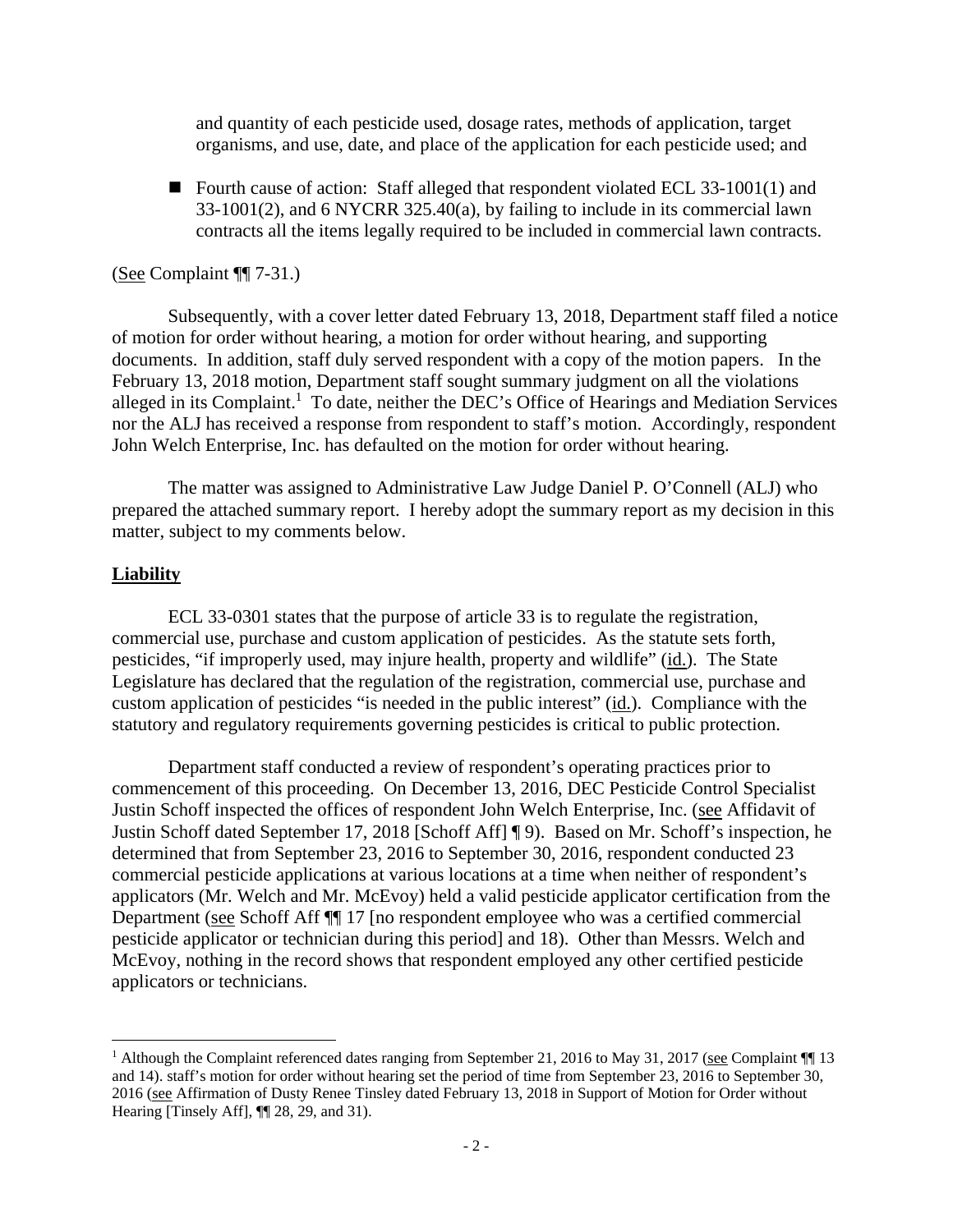Mr. Schoff's inspection also revealed various pesticide notification, recordkeeping and contract deficiencies (Schoff Aff ¶¶ 21-26, and 29-32). The deficiencies identified as a result of staff's review were the basis for staff's causes of action in this proceeding.

The ALJ in his summary report addressed each of the four causes of action in detail (see Summary Report at 8-11). With respect to the first cause of action, the applicable statute and regulations require that any person who engages in the commercial or private application of pesticides or in the sale of restricted use pesticides must be certified (see ECL 33-0905[1] and 6 NYCRR 325.7[a]; Summary Report at 9). Furthermore, it is unlawful for any person to apply pesticides without a pesticide applicator certificate registration, unless that person is working under the direct supervision of a certified applicator (see ECL 33-1301[8] and 6 NYCRR 325.23[h]; Summary Report at 9).

The record shows that at the time of the 23 pesticide applications from September 23, 2016 to September 30, 2016, both Mr. Welch's and Mr. McEvoy's certifications had lapsed. Accordingly, neither Mr. Welch nor Mr. McEvoy possessed a valid pesticide applicator certificate and neither were working under the direct supervision of a certified applicator (see Schoff Aff  $\P$  17 and 18; see also Summary Report at 9).

As to the second cause of action, ECL 33-0905(5)(a) requires every applicator to provide the occupants of any dwelling with a copy of the information on the label, including any warnings contained on the label of the pesticide to be applied. This information is to be supplied in either a written, digital or electronic format. In addition, the certified pesticide applicator must have a written copy of the label information in his or her possession. Respondent did not provide the legally required notice prior to the application of pesticides at various locations from September 23, 2016 to September 30, 2016 (see Schoff Aff ¶ 21; Tinsley Aff ¶ 39; see also Summary Report at 9-10).

With respect to the third cause of action, ECL 33-1205(1) and 6 NYCRR 325.25(a) require businesses to keep true and accurate records about the pesticides they have applied. The required records include, among other things, the registration number assigned by the United States Environmental Protection Agency (EPA), the product name, the amount applied and the method used to apply the pesticide, the date on which the pesticide was applied, the target organisms, as well as the location of the application including the ZIP code. Mr. Schoff's review of respondent's records found respondent did not record all the information required by ECL 33- 1205(1) and 6 NYCRR 325.25(a) (see Schoff Aff ¶ 25 [specifying the information that was missing]; see also Summary Report at 10) .

 Finally, the statute and regulations set forth the terms and conditions to be contained in contracts entered into between an applicator and the property owner concerning the commercial application of lawn pesticides (see ECL 33-1001[1], ECL 33-1001[2] and 6 NYCRR 325.40[a]). Respondent's contracts, as provided to Mr. Schoff, failed to include the required information (see Summary Report at 11 [noting deficiencies in contracts]); <u>see also</u> Schoff Aff  $\P$ [29-32).

As noted, Mr. Welch, the President of respondent John Welch Enterprise, Inc., filed a letter dated October 20, 2017 addressing the allegations in the Complaint. Department staff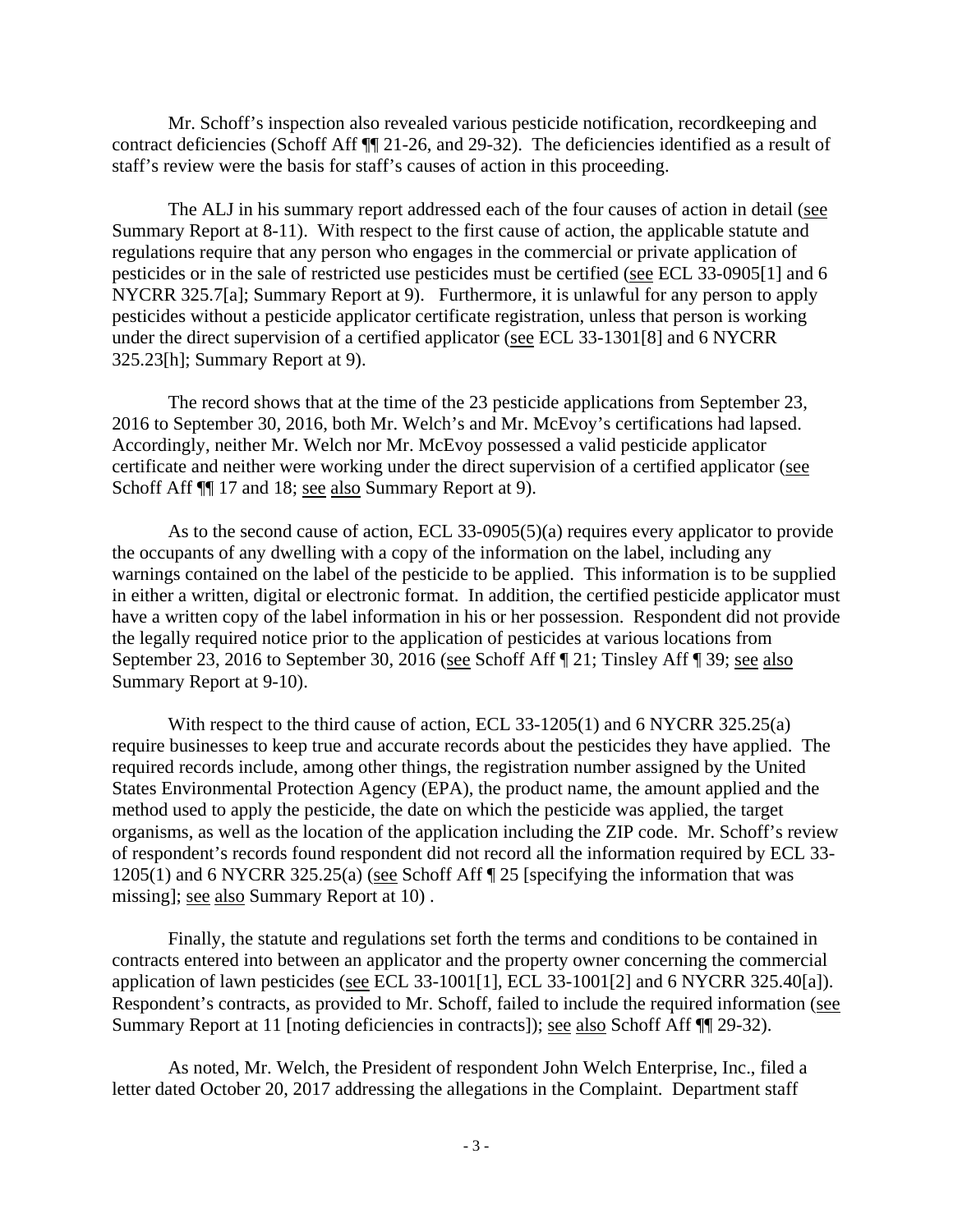included a copy of respondent's answer with staff's motion for order without hearing. The ALJ considered the answer in his evaluation of liability in this matter. I have reviewed the answer as well. Nothing in the answer disturbs the findings of respondent's liability.

# **Penalty and Remedial Relief**

# **--Penalty**

 ECL 71-2907(1) authorizes the Commissioner to assess administrative sanctions for violations of any provision of ECL article 33, its implementing regulations, and any order issued by the Commissioner. Pursuant to ECL 71-2907(1), the maximum civil penalty for the first violation is \$5,000, and the maximum for any subsequent offense is \$10,000.

 Department staff offered an affidavit by Christopher Wainwright with two exhibits to support the civil penalty of \$19,500 requested in staff's motion for order without hearing (see Affidavit of Christopher Wainwright sworn to September 20, 2018 [Wainwright Aff], ¶ 3). Mr. Wainwright stated that he relied on the factors identified in DEE-1 (Civil Penalty Policy dated June 20, 1990) to adjust the requested civil penalty. According to Mr. Wainwright, the established violations are considered high priority violations pursuant to the guidance in DEE-12 (Pesticide Enforcement Policy revised March 26, 1993) (see Wainwright Aff ¶ 10).

The ALJ, in his review of staff's calculation of the penalty determined that a higher total of violations could be applied and also noted that calculation for the violations set forth in the second cause of action would be somewhat higher (see Summary Report at 13-14). With adjustments, the ALJ also recommended a civil penalty of \$19,500.

I hereby adopt the ALJ's penalty recommendation which, based on this record, is authorized and appropriate. I direct that this penalty be paid within sixty (60) days of the service of this order upon respondent. Respondent may, upon good cause shown, request an extension of the date by which the civil penalty is due. Any such request must be in writing, setting forth the reasons for the request. The granting of any extension shall be at the discretion of Department staff.

# **--Remedial Relief**

Department staff also requested that the Commissioner's order direct respondent to provide copies of:

- **P** pesticide application records with all commercial pesticide application service entries for the thirty (30) days following the effective date of the Order, consistent with the requirements set forth in ECL article 33 and 6 NYCRR part 325;
- $\blacksquare$  all commercial lawn contracts that respondent has entered for the forty (40) days following the effective date of this Order containing the information required by ECL article 33 and 6 NYCRR part 325; and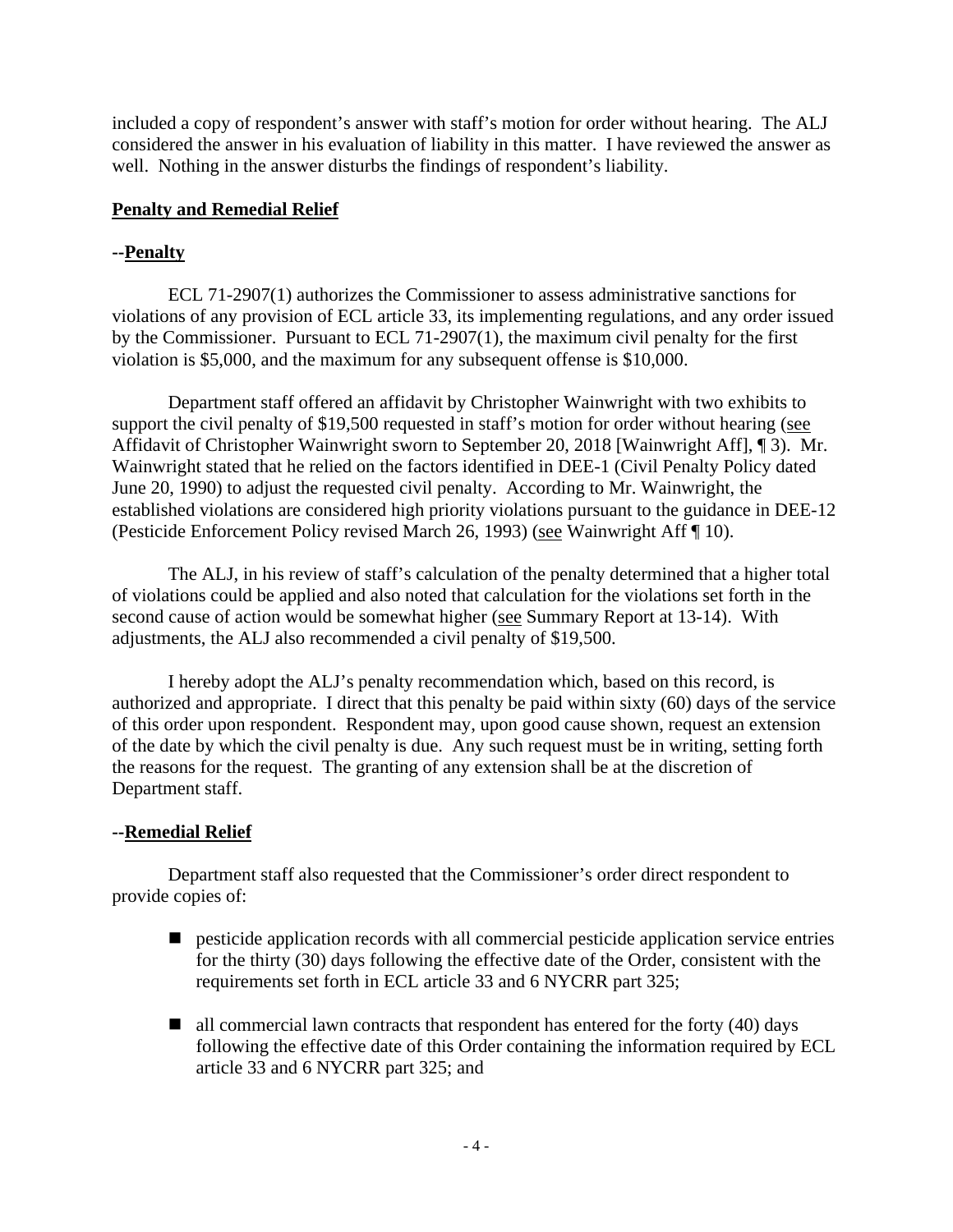all emails or mailings that respondent sent prior to the application of a pesticide with or on the premises of a dwelling to the occupants, including a copy of the information contained on the label of the pesticide to be applied, for the thirty (30) days following the effective date of this Order.

Staff's request is authorized and reasonable (see Summary Report at 15). I am directing that respondent submit this information within sixty (60) days of the date of the service of this order upon it.

**NOW, THEREFORE,** having considered this matter and being duly advised, it is **ORDERED** that:

- I. Department staff's motion for order without hearing pursuant to 6 NYCRR 622.12 is granted.
- II. Based on record evidence, respondent John Welch Enterprise, Inc. is adjudged to have violated:
	- A. ECL 33-0905(1), ECL 33-1301(8), 6 NYCRR 325.7(a) and 6 NYCRR 325.23(h), by conducting twenty-three (23) commercial pesticide applications between September 23, 2016 and September 30, 2016, at a time when its applicators did not possess valid pesticide applicator certificates or were not working under the direct supervision of a certified applicator;
	- B. ECL 33-0905(5)(a), by failing to provide the required notification prior to applying pesticides at twenty-three (23) various locations where respondent applied pesticides from September 23, 2016 to September 30, 2016;
	- C. ECL 33-1205(1) and 6 NYCRR 325.25(a), by failing to keep true and accurate records concerning the pesticides used during the period from September 23, 2016 to September 30, 2016; and
	- D. ECL 33-1001(1), ECL 33-1001(2) and 6 NYCRR 325.40(a), by failing to include all the statutory and regulatory information items required in its commercial lawn contracts.
- III. I hereby assess a civil penalty in the amount of nineteen thousand five hundred dollars (\$19,500) upon respondent John Welch Enterprise, Inc. Respondent shall pay the civil penalty by check, cashier's check or money order made payable to the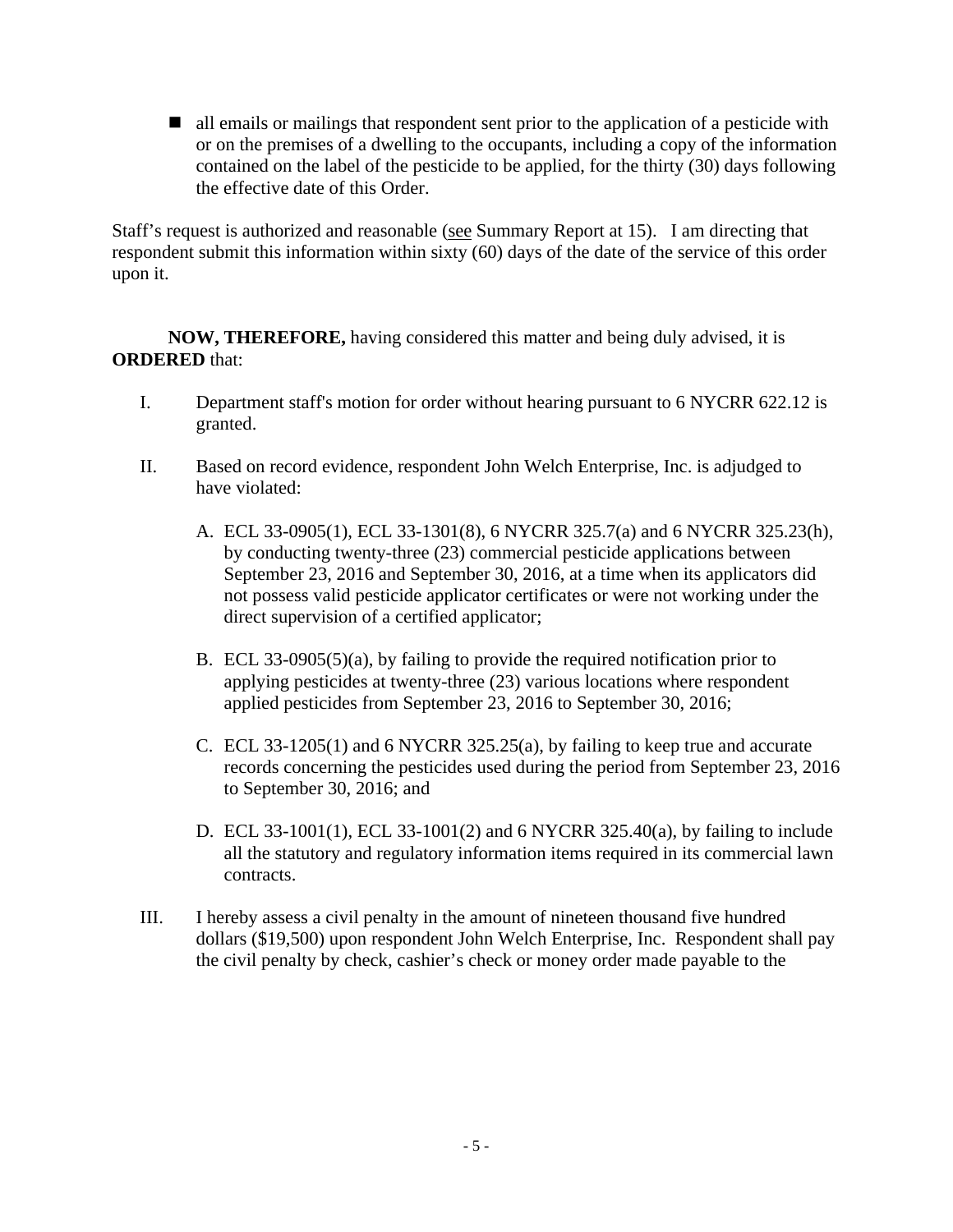New York State Department of Environmental Conservation within sixty (60) days of the service of this Order upon it. Such payment shall be submitted to:

> Dusty Renee Tinsley, Esq. Assistant Regional Attorney New York State Department of Environmental Conservation Region 8 6274 East Avon-Lima Road Avon, New York 14414.

Respondent may, upon good cause shown, request an extension of the date by which the civil penalty is due. Any such request must be in writing, setting forth the reasons for the request, and submitted to Dusty Renee Tinsley, Esq. at the above-referenced address. The granting of any extension shall be at the discretion of Department staff.

- IV. Within sixty (60) days of the date of the service of this order upon respondent, respondent John Welch Enterprise, Inc. is to furnish the following information to the Department:
	- A. copies of all pesticide application records with all commercial pesticide application service entries for the thirty (30) days following the effective date of the Order consistent with the requirements set forth in ECL article 33 and 6 NYCRR part 325;
	- B. copies of all commercial lawn contracts that respondent has entered into within the forty (40) days following the effective date of this Order containing the information required by ECL article 33 and 6 NYCRR part 325; and
	- C. copies of all emails or mailings that respondent sent to occupants prior to the application of a pesticide within or on the occupants' premises, including a copy of the information contained on the label of the pesticide to be applied, for the thirty (30) days following the effective date of this Order.

The above-referenced information is to be submitted to:

Dusty Renee Tinsley, Esq. Assistant Regional Attorney New York State Department of Environmental Conservation Region 8 6274 East Avon-Lima Road Avon, New York 14414.

V. Any questions or other correspondence regarding this Order shall be addressed to Dusty Renee Tinsley, Esq. at the address referenced in Paragraphs III and IV of this Order.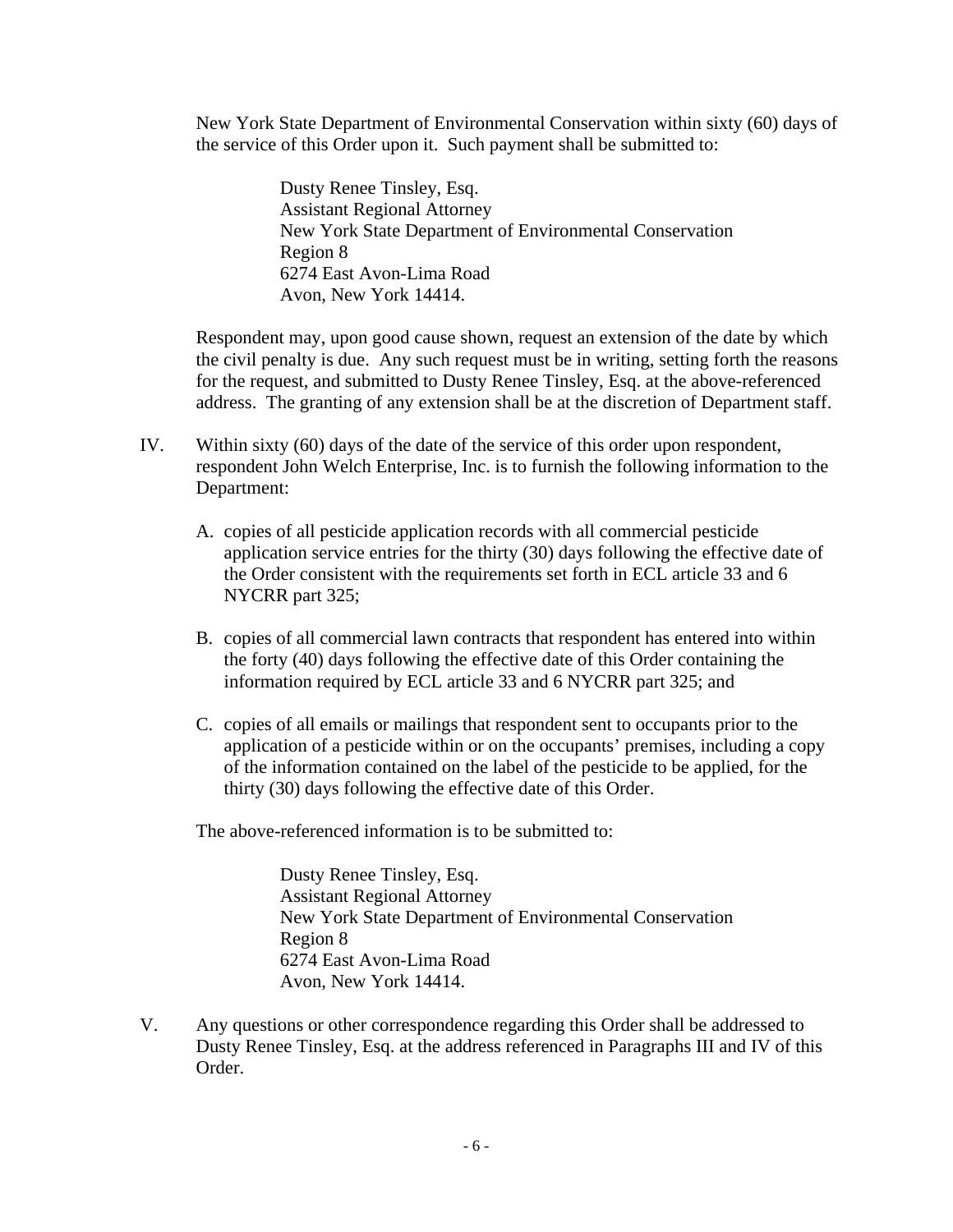VI. The provisions, terms and conditions of this Order shall bind respondent John Welch Enterprise, Inc. and its agents, successors and assigns, in any and all capacities.

> For the New York State Department of Environmental Conservation

> $\text{By:}\_ \text{1/8/}\_$

 Basil Seggos Commissioner

Dated: May 27, 2020 Albany, New York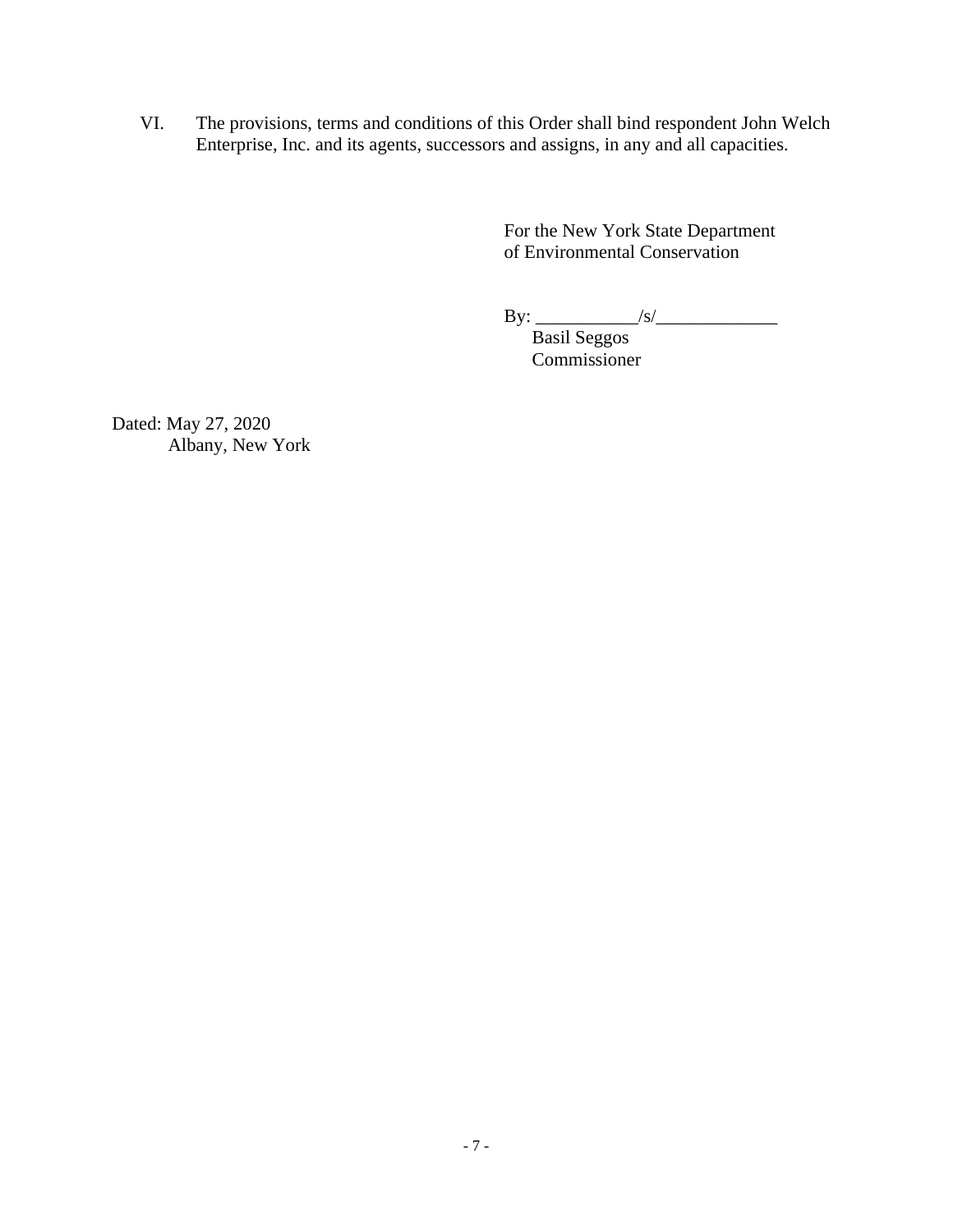## STATE OF NEW YORK DEPARTMENT OF ENVIRONMENTAL CONSERVATION

In the Matter of Alleged Violations of Article 33 of the Environmental Conservation Law of the State of New York (ECL), and Part 325 of Title 6 of the Official Compilation of Codes, Rules and Regulations of the State of New York (6 NYCRR),

## - by - **SUMMARY REPORT**

#### **John Welch Enterprise, Inc.**,

 DEC Case No. R8-2017-0719-81

Respondent.

## **Proceedings**

 Staff from the Department's Region 8 office (Avon, New York) commenced the captioned proceeding by serving a notice of hearing and complaint, dated October 11, 2017, upon John Welch Enterprise, Inc. (respondent). In four causes of action, the complaint alleged that respondent, who operates a lawn service business, violated various provisions of the Environmental Conservation Law of the State of New York (ECL) article 33 (Pesticides), and implementing regulations at title 6 of the Official Compilation of Codes, Rules and Regulations of the State of New York (6 NYCRR) part 325 (Application of Pesticides). Staff served the October 11, 2017 notice of hearing and complaint upon respondent by certified mail, return receipt requested. Respondent received staff's notice of hearing and complaint on October 13, 2017. (*See* 6 NYCRR 622.3[a][1] and [3].)

 John Welch, President of John Welch Enterprise, Inc., timely filed an answer dated October 20, 2017. Department staff received the answer on October 26, 2017. (*See* 6 NYCRR 622.4.)

 Subsequently, with a cover letter dated February 13, 2018, Department staff filed a notice of motion for order without hearing, a motion for order without hearing, and supporting documents, as provided by 6 NYCRR 622.12. Staff filed a copy of the motion papers with the Office of Hearings and Mediation Services (OHMS) by regular mail. In addition, staff duly served respondent with a copy of the motion papers by certified mail, return receipt requested. Respondent received its copy of the motion papers on February 15, 2018. Attached to this report is a list of the documents associated with staff's February 13, 2018 motion.

 Staff's February 13, 2018 notice of motion for order without hearing advised John Welch Enterprise, Inc. to send a response to the motion to the Chief Administrative Law Judge (ALJ) at OHMS within 20 days from receipt of the motion. The notice further advised respondent that the failure to respond to the motion would constitute a default.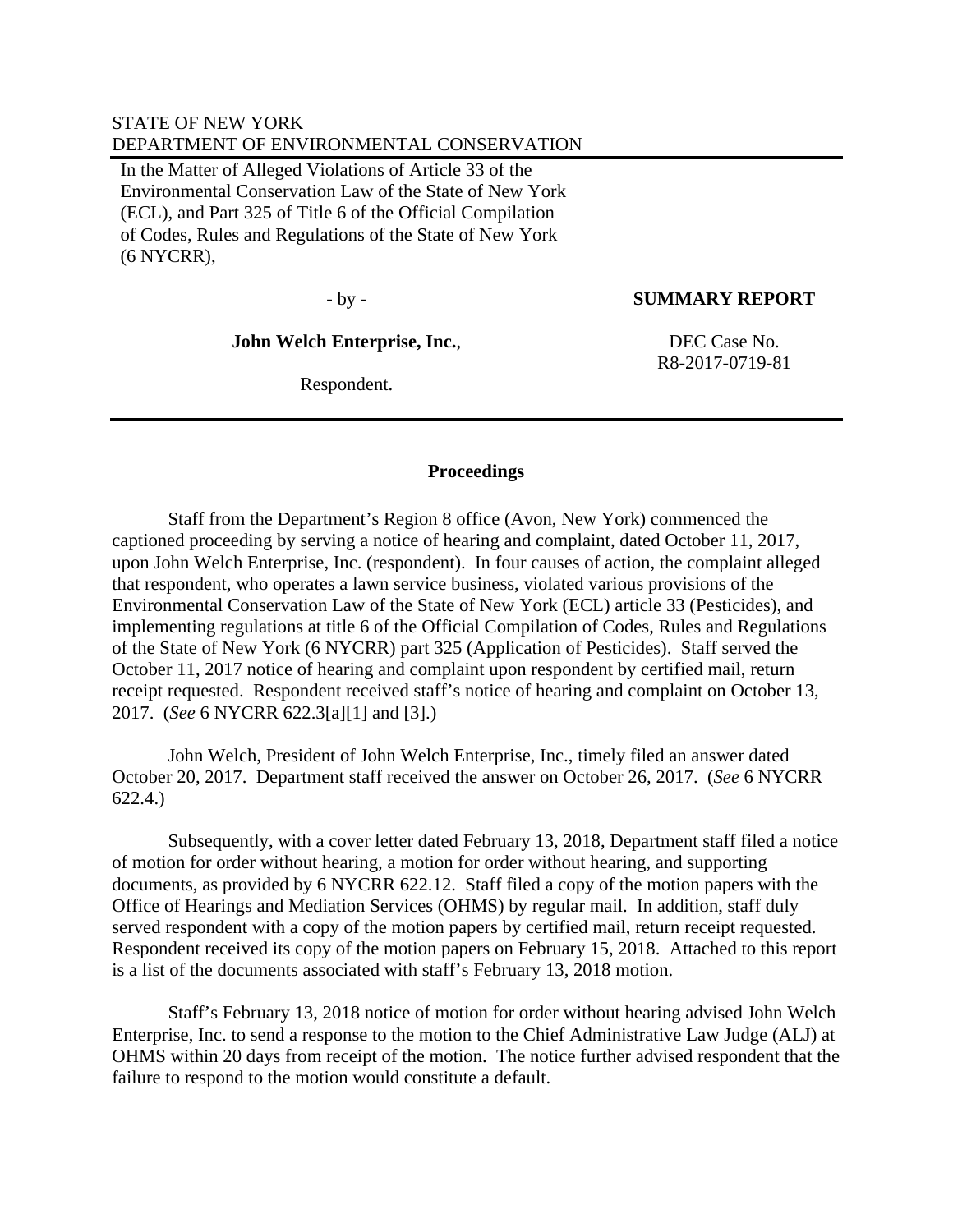As noted above, respondent received its copy of the motion papers on February 15, 2018. Consequently, respondent's response to the motion was due by March 7, 2018. To date, neither OHMS nor Department staff received a response from respondent to staff's motion. Therefore, John Welch Enterprise, Inc. has defaulted on the motion for order without hearing, which constitutes a waiver of its right to a hearing (*see* 6 NYCRR 622.12[b]).

 By letter dated March 28, 2018, Chief ALJ James T. McClymonds assigned the motion to me. For the reasons outlined in this summary report, the Commissioner should grant staff's unopposed motion for order without hearing.

#### I. Department Staff's Complaint and Motion

 The October 11, 2017 complaint asserted the following. Respondent, John Welch Enterprise, Inc., is a lawn service corporation with business offices located at 1723 State Route 444, Victor (Ontario County), New York 14564. Effective through August 31, 2018, respondent was a registered pesticide application business (Registration No.  $15624$ ).<sup>1</sup> Respondent employs John Welch, who is the owner, and Richard McEvoy. Department staff inspected respondent's office on December 13, 2016.

 According to the first cause of action, Mr. McEvoy conducted 23 commercial pesticide applications at various locations between September 23, 2016 and September 30, 2016. However, during this period, Mr. Welch's certification had expired and Mr. McEvoy's certification had lapsed. With respect to the pesticide applications identified above, respondent did not have at least one employee who was properly certified as a commercial pesticide applicator or technician. Based on these circumstances, staff alleged that respondent violated ECL 33-0905(1) and 33-1301(8), as well as 6 NYCRR 325.7(a) and 325.23(h), for each of the 23 commercial pesticide applications undertaken by Mr. McEvoy between September 23, 2016 and September 30, 2016. $2$ 

 Prior to the application of a pesticide within or on the premises of a dwelling, every certified applicator must provide the occupants with a copy of the information on the label of the pesticide to be applied, pursuant to ECL 33-0905(5)(a). The label information includes any warnings. The notice may be provided in writing, or electronically in digital format. In the second cause of action, Department staff alleged that respondent violated ECL 33-0905(5)(a) by failing to provide the required notification prior to applying pesticides at various locations from September 23, 2016 to September 30, 2016.

 In the third cause of action, staff alleged that respondent violated the requirements outlined in ECL 33-1205(1) and 6 NYCRR 325.25(a) by failing to keep true and accurate records

<sup>&</sup>lt;sup>1</sup> Based on staff's motion papers, it is not known whether respondent filed a timely renewal of its business registration and, if so, whether the Department renewed the business registration. The commencement of the captioned proceeding predates the period when John Welch Enterprise, Inc. was required to file a renewal.

<sup>&</sup>lt;sup>2</sup> With respect to staff's motion, the period when the violations allegedly occurred is from September 23, 2016 to September 30, 2016 (*see* ¶¶ 28, 29, and 31 of Tinsley Affirmation).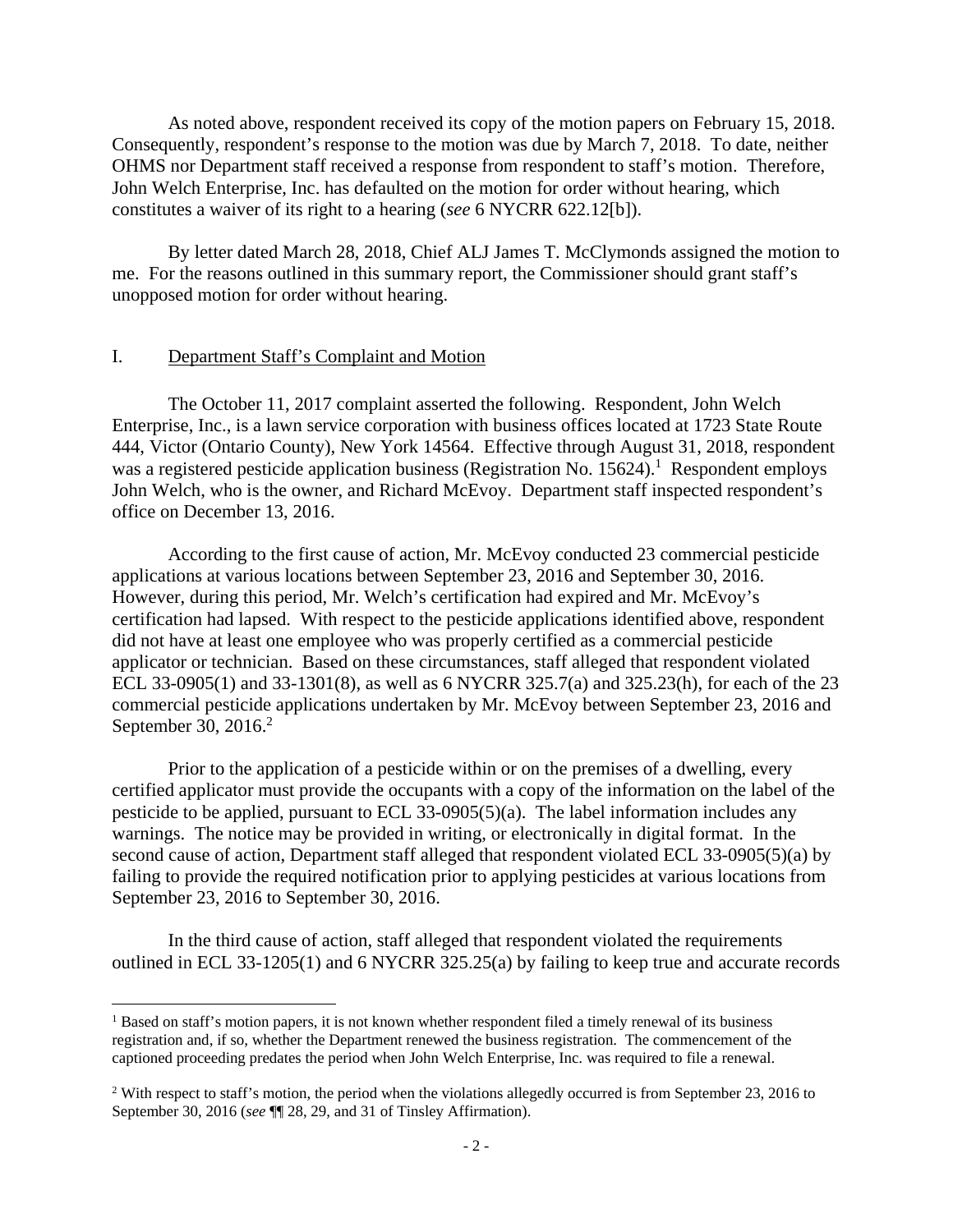concerning the kind and quantity of each pesticide used, the dosage rates, the methods of application, the target organisms, as well as the use, date, and location of the application for each pesticide used. According to the complaint, these violations allegedly occurred from September 23, 2016 to September 30, 2016.

 According to the fourth cause of action, respondent allegedly violated the requirements outlined in ECL 33-1001(1) and 33-1001(2), as well as 6 NYCRR 325.40(a) because respondent's commercial lawn contracts did not include all the items outlined in the statutory and regulatory provisions.

 For relief, Department staff requested an order from the Commissioner that would assess a total civil penalty of \$19,500. Department staff also requested that the Commissioner's order direct respondent to provide the following. First, respondent should provide copies of all records with all commercial pesticide application service entries for the 30 days following the effective date of the order, consistent with the requirements outlined in ECL article 33 and 6 NYCRR part 325. Second, respondent should provide copies of all commercial lawn contracts entered into within the last 40 days from the effective date of the order. Finally, respondent should provide copies of all emails or mailings that it sent prior to the application of a pesticide including a copy of the information presented on the label of the pesticide for the 30 days subsequent to the effective date of the order.

 In addition to a notice of hearing and complaint, the regulations at 6 NYCRR 622.12(a) provide that Department staff may also serve a motion for order without hearing on the complaint together with supporting affidavits that detail all the material facts and other documentary evidence. In the February 13, 2018 motion, staff seeks summary judgment on all the violations alleged in the complaint (*compare* ¶¶ 14, 19, 24, and 31 of the complaint *with* ¶¶ 34, 41, 48, and 58 of Tinsley Affirmation).

 In a letter to the parties dated September 10, 2018, I advised Department staff that the form of the affidavits provided with the motion was not acceptable. The letter provided staff with the opportunity to correct the affidavits and resubmit them. With a cover letter dated September 25, 2018, Department staff provided me with revised affidavits. In support of the motion for order without hearing, staff's proof consists of an affidavit by Justin Schoff, sworn to September 17, 2018 (Schoff Affidavit), with attached exhibits (OHMS Exhs. 5-11) to support the alleged violations (*see* ¶¶ 17, 35, 42, 49, and 59 of Tinsley Affirmation). In addition, staff offered an affidavit by Christopher Wainwright, sworn to September 20, 2018 (Wainwright Affidavit), who provided a civil penalty calculation and justification for the relief requested in the motion (*see* ¶ 62 of Tinsley Affirmation).

# II. Respondent's Answer to the October 11, 2017 Complaint

 Mr. Welch, as President of John Welch Enterprise, Inc., filed a letter dated October 20, 2017 answering the October 11, 2017 complaint. Department staff included a copy of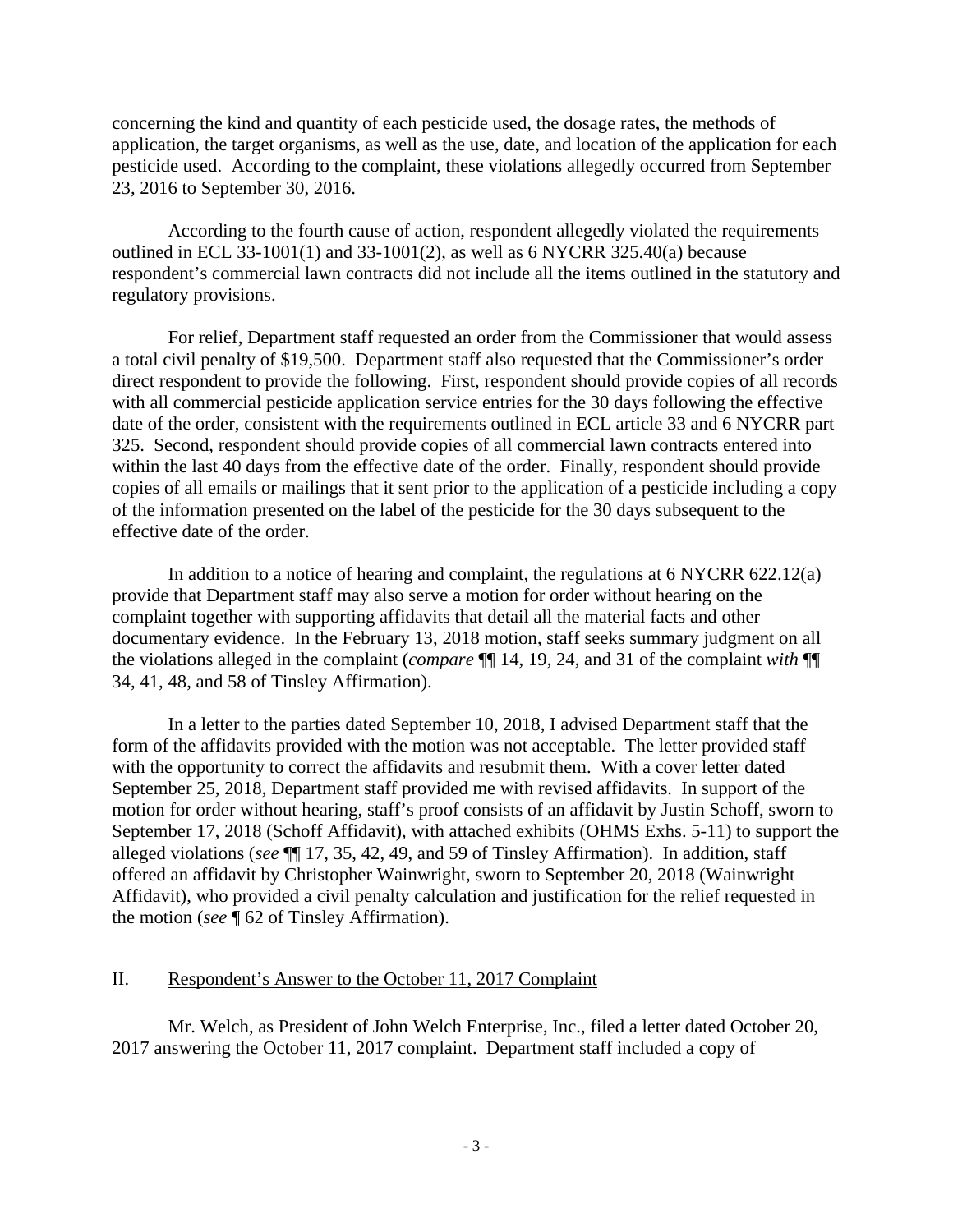respondent's October 20, 2017 answer with staff's February 13, 2018 motion for order without hearing. $3$ 

 With respect to the first cause of action, Messrs. McEvoy and Welch alleged that they were initially certified, but admitted that Mr. Welch did not have all required continuing education credits, and that Mr. McEvoy did not realize that his certification had expired. Had they been aware of any lapses in their respective certification requirements, Messrs. McEvoy and Welch asserted that they would not have applied pesticides after September 21, 2017 until their respective certifications were up to date.

With respect to the second cause of action, Messrs. Welch and McEvoy admitted that they were not aware of the details of the notification requirements that must be provided prior to the application of pesticides. Nevertheless, according to the answer, Messrs. Welch and McEvoy alleged that they always flag the properties prior to applying any pesticides.

 Concerning the third cause of action, Messrs. Welch and McEvoy asserted that they track and report every application throughout the year. Mr. Welch asserted that the Department has accepted respondent's annual report required by the pesticide reporting law (PRL). Because the Department has accepted respondent's annual report, respondent denied that it was out of compliance with the record keeping requirements outlined in ECL 33-1205(1) and 6 NYCRR  $325.25(a)$ .

 Messrs. Welch and McEvoy admitted that respondent's contracts are "in bad shape" with respect to the fourth cause of action. Respondent denied, however, that it is deliberately trying to avoid any compliance requirements.

 According to respondent's October 20, 2017 letter, Messrs. Welch and McEvoy welcomed Mr. Schoff when he came to inspect respondent's offices on December 13, 2016 with the expectation that the inspection would improve business practices and compliance with the applicable regulatory requirements. Respondent alleged that its employees use great care when applying pesticides.

 Respondent objected to the requested civil penalty of \$19,500. In addition to paying taxes to New York State, respondent asserted that it pays annual registration fees, as well as fees associated with continuing education and the applicators' certification requirements to operate the business. According to respondent, the business fees paid to New York State total \$1,300. Respondent argued that the alleged violations are clerical in nature, and that the requested civil penalty would adversely impact his business.

 In the October 20, 2017 answer, respondent identified a competitor, and asserted that this business was "100% illegal." According to respondent, Department staff issued this competitor

<sup>&</sup>lt;sup>3</sup> For the following reasons, staff argued that respondent's October 20, 2017 answer does not comply with the requirements outlined in 6 NYCRR 622.4. Respondent did not expressly admit or deny the allegations asserted in the complaint, or state whether respondent had insufficient information upon which to form an opinion. In addition, respondent did not assert any affirmative defenses. (*See* ¶¶ 13, 15, and 16 of Tinsley Affirmation.)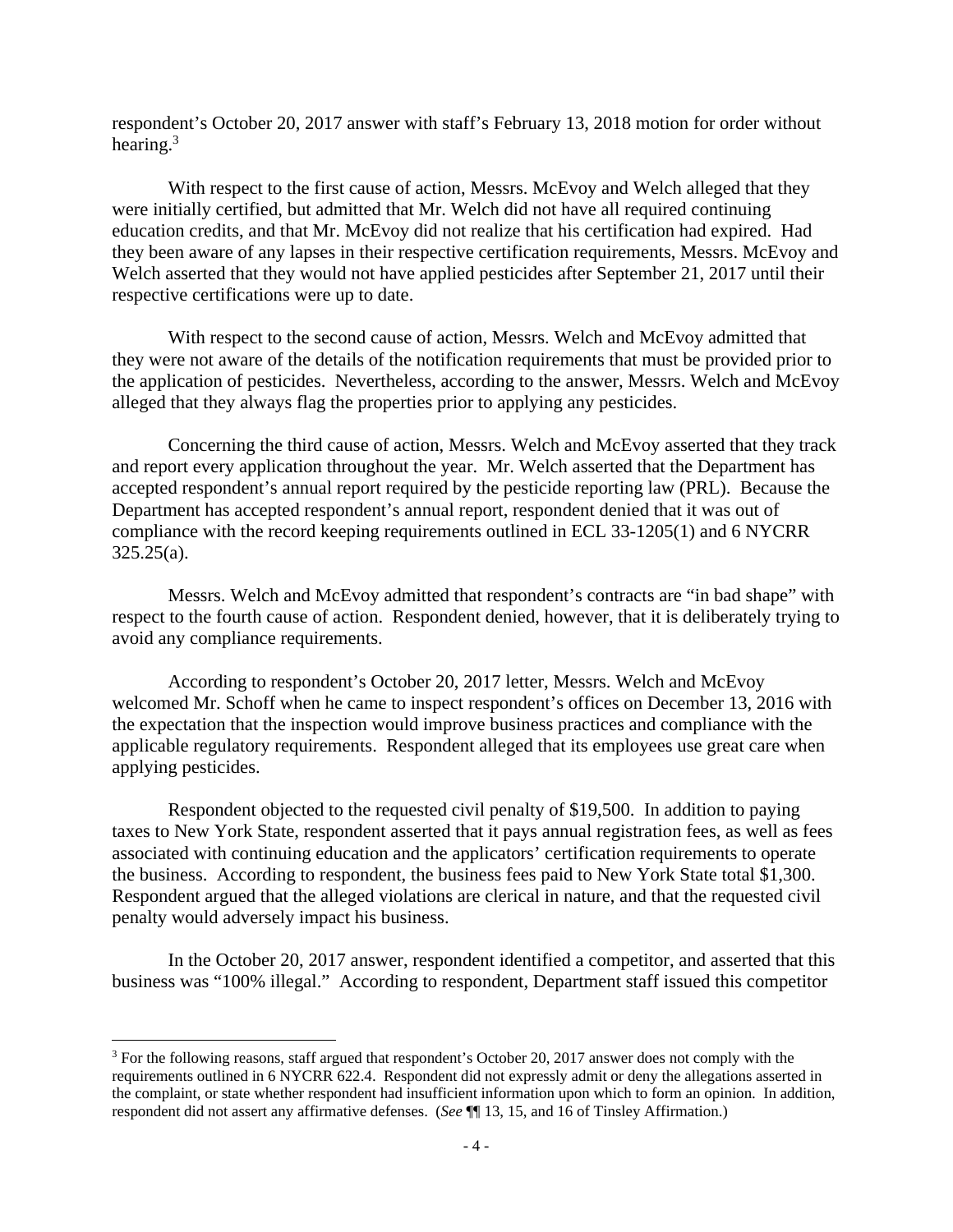a "stern warning," but did not commence any enforcement action such as the captioned proceeding.

 Based on the foregoing, respondent argued that the Commissioner should not assess any civil penalty. In addition, the Commissioner should provide a period during which respondent would come into compliance with all applicable requirements.

 Although respondent answered the October 11, 2017 complaint, respondent did not respond to staff's February 13, 2018 motion for order without hearing.

# **Findings of Fact**

 The following findings of fact are established, as a matter of law, for the purposes of this proceeding.

- 1. Staff served the February 13, 2018 motion for order without hearing upon John Welch Enterprise, Inc. (respondent) by certified mail, return receipt requested. On February 15, 2018, the US Postal Service delivered a copy of staff's motion papers to respondent's offices located at 1723 State Route 444 in Victor (Ontario County), New York 14564. (*See* OHMS Exhs. 14, 15, 16, and 17.)
- 2. John Welch Enterprise, Inc. is an active domestic business corporation registered with the New York State Department of State, Division of Corporations. Respondent operates a lawn service business, and is registered with the Department as a pesticide business. Respondent's pesticide registration number is 15624. As of the date of staff's motion, respondent's registration was effective until August 31, 2018. (*See* ¶¶ 4 and 5 of Schoff Affidavit; OHMS Exhs. 5 and 6.)
- 3. Since April 2013, Justin Schoff has worked as a Pesticide Control Specialist I in the Department's Region 8 office (Avon, New York) (*see* ¶ 1 of Schoff Affidavit).
- 4. On December 13, 2016, Mr. Schoff inspected the offices of John Welch Enterprise, Inc. (*see* ¶ 9 of Schoff Affidavit).
- 5. John Welch is the president of John Welch Enterprise, Inc. Effective until September 22, 2016, Mr. Welch was a certified pesticide applicator, and his certification number is C8878086. In order to keep his certification current, Mr. Welch was required to renew his certification with the Department by September 21, 2016, but he did not. (*See* ¶¶ 14 and 15 of Schoff Affidavit; OHMS Exhs. 5 and 7.) Therefore, as of the date of staff's motion, Mr. Welch has not been a certified pesticide applicator since September 22, 2016.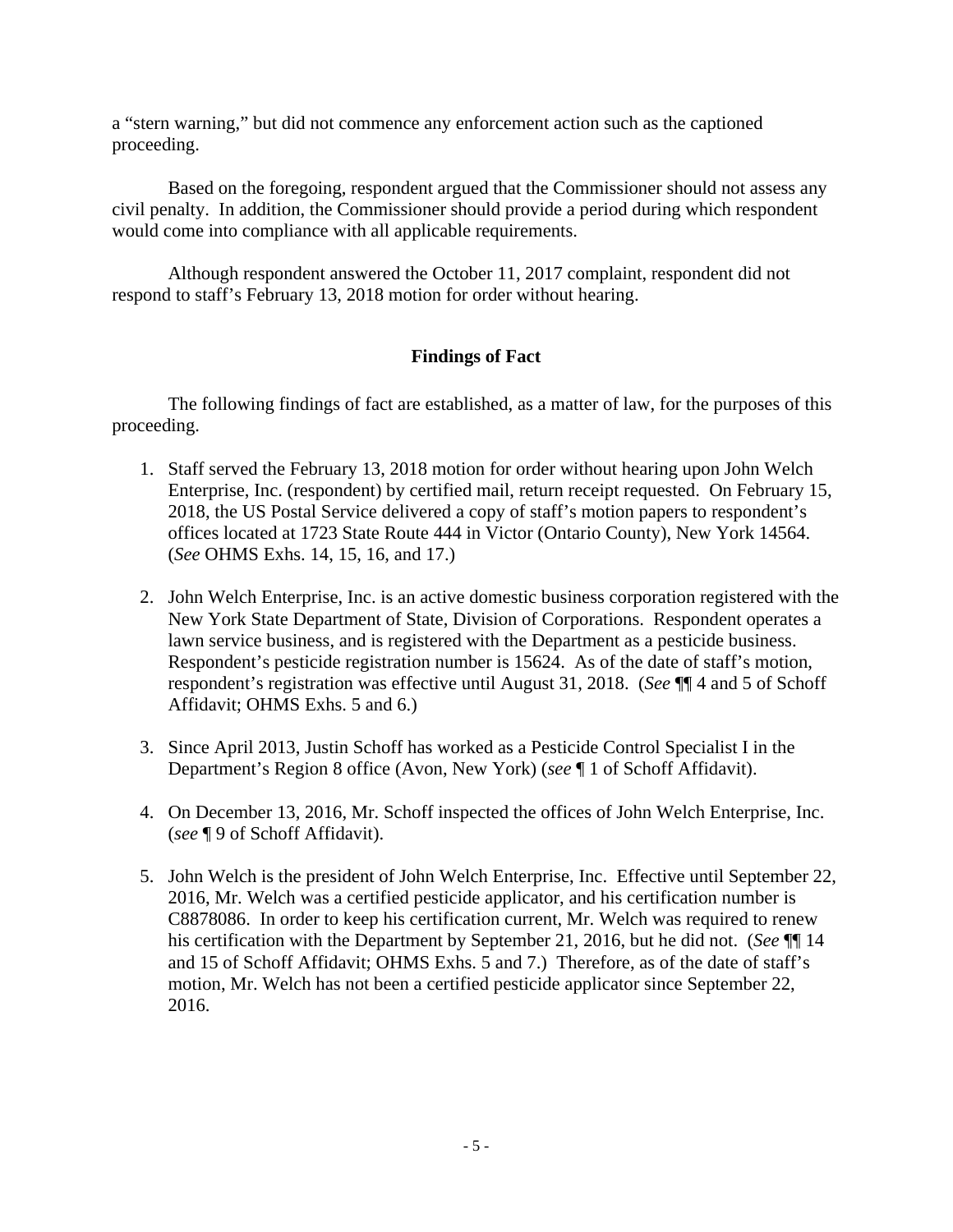- 6. Richard McEvoy is an employee of John Welch Enterprise, Inc. Effective until May 22, 2016, Mr. McEvoy was a certified pesticide applicator, and his certification number is C8873363. In order to keep his certification current, Mr. McEvoy was required to renew his certification with the Department by May 21, 2016. However, Mr. McEvoy did not renew his certification in a timely manner. Rather, he renewed his certification on December 27, 2016. (*See* ¶¶ 14 and 16 of Schoff Affidavit; OHMS Exhs. 8 and 9.) Consequently, from May 22, 2016 until December 27, 2016, Mr. McEvoy was not a certified pesticide applicator.
- 7. During the December 13, 2016 inspection, Mr. Schoff reviewed respondent's commercial pesticide application records. Mr. Schoff determined that from September 23, 2016 to September 30, 2016, respondent conducted 23 commercial pesticide applications at various locations. However, during this period, neither Mr. Welch nor Mr. McEvoy held a valid pesticide applicator certification from the Department. (*See* ¶¶ 17 and 18 of Schoff Affidavit; OHMS Exh. 10.) Other than Messrs. Welch and McEvoy, nothing in the record shows that John Welch Enterprise, Inc. employs any other certified pesticide applicators.
- 8. On 23 occasions between September 23, 2016 to September 30, 2016 neither Mr. Welch nor Mr. McEvoy provided the notice required by ECL 33-0905(5)(a) to occupants prior to applying pesticides (*see* ¶ 21 of Schoff Affidavit).
- 9. OHMS Exhibit 10 is a copy of a spreadsheet provided to Mr. Schoff by respondent's representative during the December 13, 2016 inspection. The spreadsheet is a record of the pesticides that Messrs. Welch and McEvoy applied from September 23, 2016 to September 30, 2016.
- 10. Subsequent to applying pesticides on 23 occasions between September 23, 2016 and September 30, 2016, respondent did not log the following information as part of its record keeping practice. Respondent did not note the EPA registration number, the product name, the method used to apply the pesticide, as well as the target organisms. (*See* ¶ 25 of Schoff Affidavit; OHMS Exh. 10.)
- 11. OHMS Exhibit 11 is a set of three contracts, dated May 2, 2016, May 4, 2016, and May 10, 2016, that respondent provided to Mr. Schoff during the December 13, 2016 inspection. Among other things, these contracts did not include the date or dates of the applications, the number of applications, and the total cost of the services. The contracts did not include information concerning the pesticides that were going to be applied, such as either the brand name or generic name of the active ingredients, as well as any warnings related to the protection of human and animal health, and the environment. Finally, the contracts were not signed by both a representative of the pesticide business and the property owner. (*See* ¶¶ 30 and 31 of Schoff Affidavit; OHMS Exh. 11.)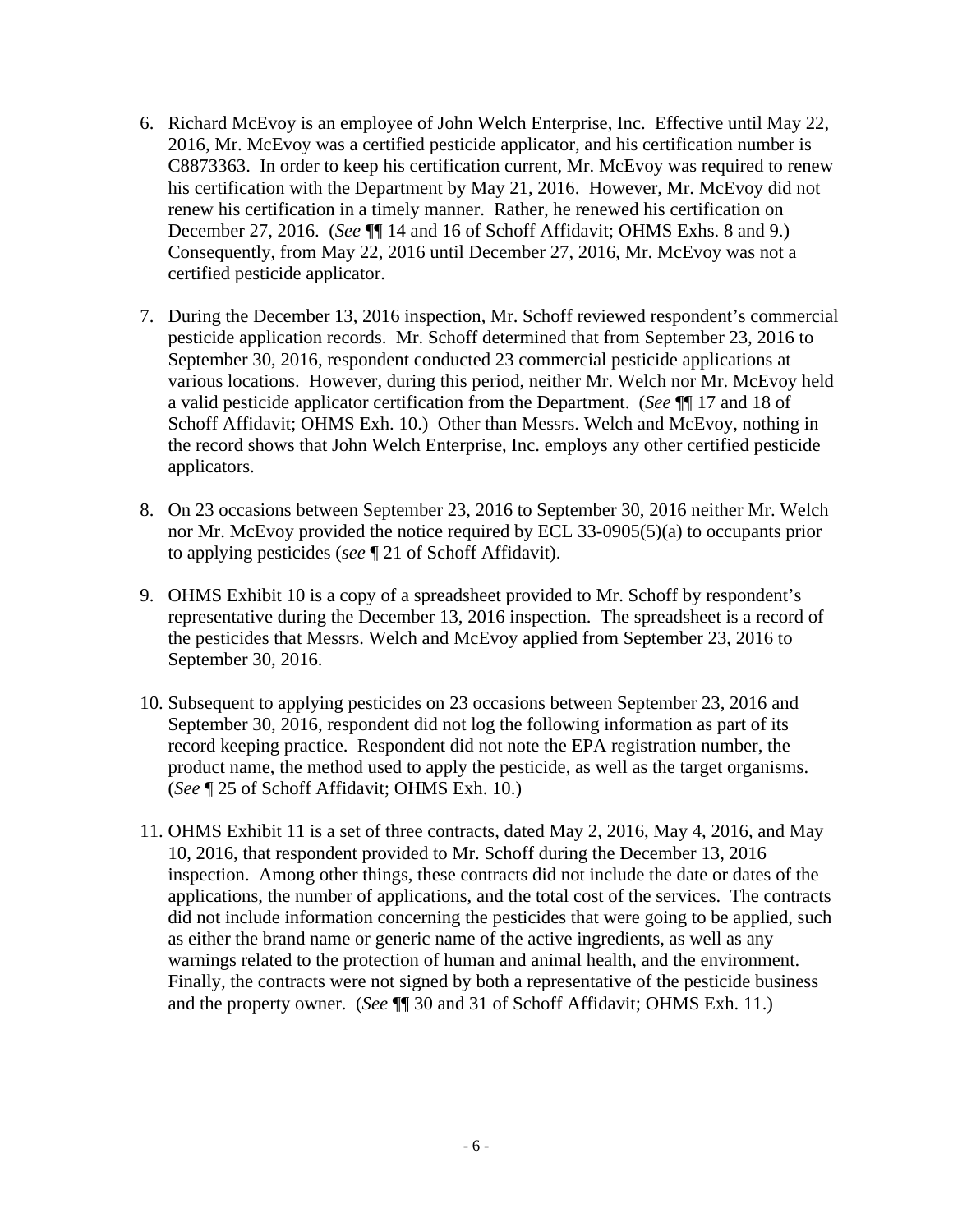#### **Discussion**

 Section 622.12 of 6 NYCRR provides for an order without hearing when upon all the papers and proof filed, the cause of action or defense is established sufficiently to warrant granting summary judgment under the Civil Practice Law and Rules (CPLR) in favor of any party. "Summary judgment is appropriate when no genuine, triable issue of material fact exists between the parties and the movant is entitled to judgment as a matter of law" (*Matter of Frank Perrotta*, Partial Summary Order of the Commissioner, January 10, 1996, at 1, *adopting* ALJ Summary Report).

 CPLR 3212(b) provides that a motion for summary judgment must be granted, "if, upon all the papers and proof submitted, the cause of action or defense shall be established sufficiently to warrant the court as a matter of law in directing judgment in favor of any party." After the moving party has presented a prima facie case, the burden shifts to the non-movant to produce sufficient evidence to establish a triable issue (*see Matter of Locaparra*, Commissioner's Decision and Order, June 16, 2003, at 3-4).

 As noted above, respondent did not respond to Department staff's motion. Therefore, whether respondent received the motion is a concern, particularly because respondent answered the October 11, 2017 complaint.

 In addition to serving a notice of hearing and complaint, Department staff may also serve a motion for order without hearing. The method of service of the motion must be in the same manner as service of a notice of hearing and complaint. (*See* 6 NYCRR 622.12[a].) Staff must serve a notice of hearing and complaint either by personal service consistent with the CPLR, or by certified mail (*see* 6 NYCRR 622.3[a][3]). Here, staff chose to serve the February 13, 2018 motion for order without hearing upon respondent by certified mail.

 To demonstrate proper service of the motion upon respondent, staff sent Chief ALJ McClymonds a cover letter dated February 23, 2018 with an affidavit of service by Tammy Schubmehl, sworn to February 23, 2018 (*see* OHMS Exh. 14). According to the affidavit of service, Ms. Schubmehl placed a copy of the motion papers in an envelope, and mailed that envelope with its contents to respondent via certified mail, return receipt requested. In addition, the February 23, 2018 affidavit of service references the following three exhibits.

 The first exhibit is a copy of staff's February 13, 2018 cover letter to Chief ALJ McClymonds, which references staff's motion for order without hearing and supporting papers. The cover letter states that staff sent a copy of the motion for order without hearing and supporting papers to John Welch Enterprise, Inc. by certified mail, return receipt requested. (*See* OHMS Exh. 15.)

 The second exhibit is a signed copy of the certified mail receipt attached to the envelope delivered by the US Postal Service to respondent (*see* OHMS Exh 16). As described in the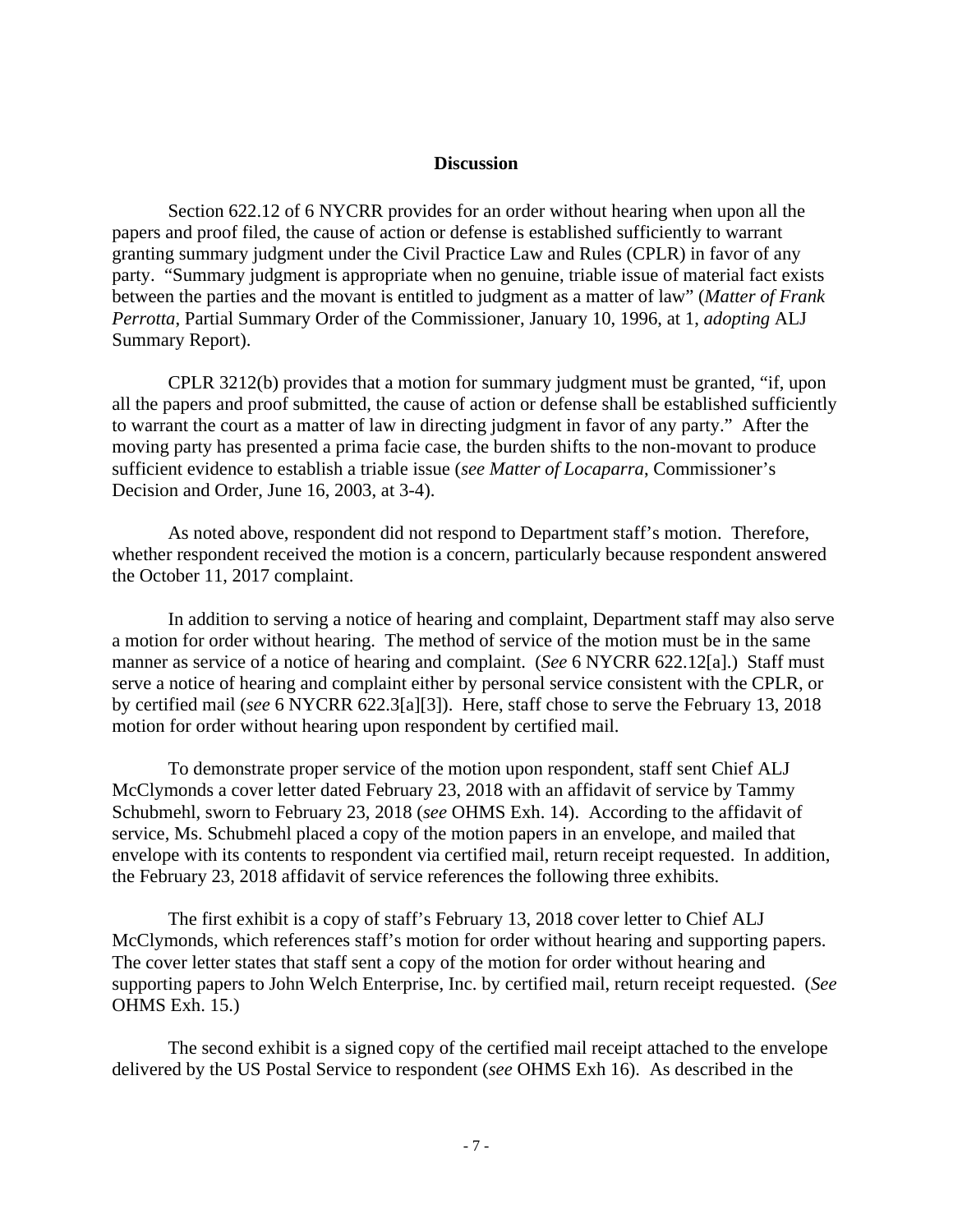affidavit of service (OHMS Exh. 14), Ms. Schubmehl enclosed a copy of the motion papers in the envelope sent to respondent.

 Third, OHMS Exhibit 17 is a copy of the tracking sheet provide by the US Postal Service for the motion papers sent to respondent. The tracking sheet demonstrates that the US Postal Service delivered a copy of staff's motion papers to respondent's offices located at 1723 State Route 444 in Victor, New York 14564, on February 15, 2018.

 Based on the foregoing, I conclude that Department staff served respondent with a copy of the February 13, 2018 motion for order without hearing and supporting papers by certified mail in a manner consistent with the requirements outlined in 6 NYCRR 622.3(a)(3), and 622.3(b), which references 6 NYCRR 622.12 (Motion for Order without Hearing).

 In the absence of a response to staff's February 13, 2018 motion for order without hearing, respondent is in default, and has not identified any material facts that would require a hearing (*see* 6 NYCRR 622.12[b]). Moreover, as discussed further below, staff has supported its motion with affidavits from pesticide control specialists who described the violations of the pesticides law (ECL article 33) and implementing regulations (6 NYCRR part 325). Department staff also provided a civil penalty calculation and justification for it, as well as the other relief requested in the motion. Based upon my review of the affidavits and the attached exhibits, I conclude that Department staff's proof presents a prima facie showing pursuant to 6 NYCRR 622.12(a). Accordingly, I recommend that the Commissioner grant staff's February 13, 2018 motion for order without hearing.

## I. Liability

 Department staff offered an affidavit by Justin Schoff, sworn to September 17, 2018, and seven exhibits (OHMS Exhs. 5-11) in support of the February 13, 2018 motion. Since April 2013, Mr. Schoff has worked as a Pesticide Control Specialist I in the Department's Region 8 office (Avon, New York) (*see* ¶ 1 of Schoff Affidavit).

 On December 13, 2016, Mr. Schoff inspected the office of John Welch Enterprise, Inc. located at 1723 State Route 444 in Victor (Ontario County), New York (*see* ¶ 9 of Schoff Affidavit). John Welch Enterprise, Inc. is an active domestic business corporation registered with the New York State Department of State, Division of Corporations. Respondent operates a lawn service business, and is registered with the Department as a pesticide business. respondent's pesticide registration number is 15624. As of the date of staff's motion, respondent's registration was effective until August 31, 2018. (*See* ¶¶ 4 and 5 of Schoff affidavit; OHMS Exhs. 5 and 6.)

# A. First Cause of Action – Certified Applicators

 Pursuant to the definitions provided at ECL 33-0101(33) and 6 NYCRR 325.1(au), the respondent business as well as its employees, John Welch and Richard McEvoy, are persons.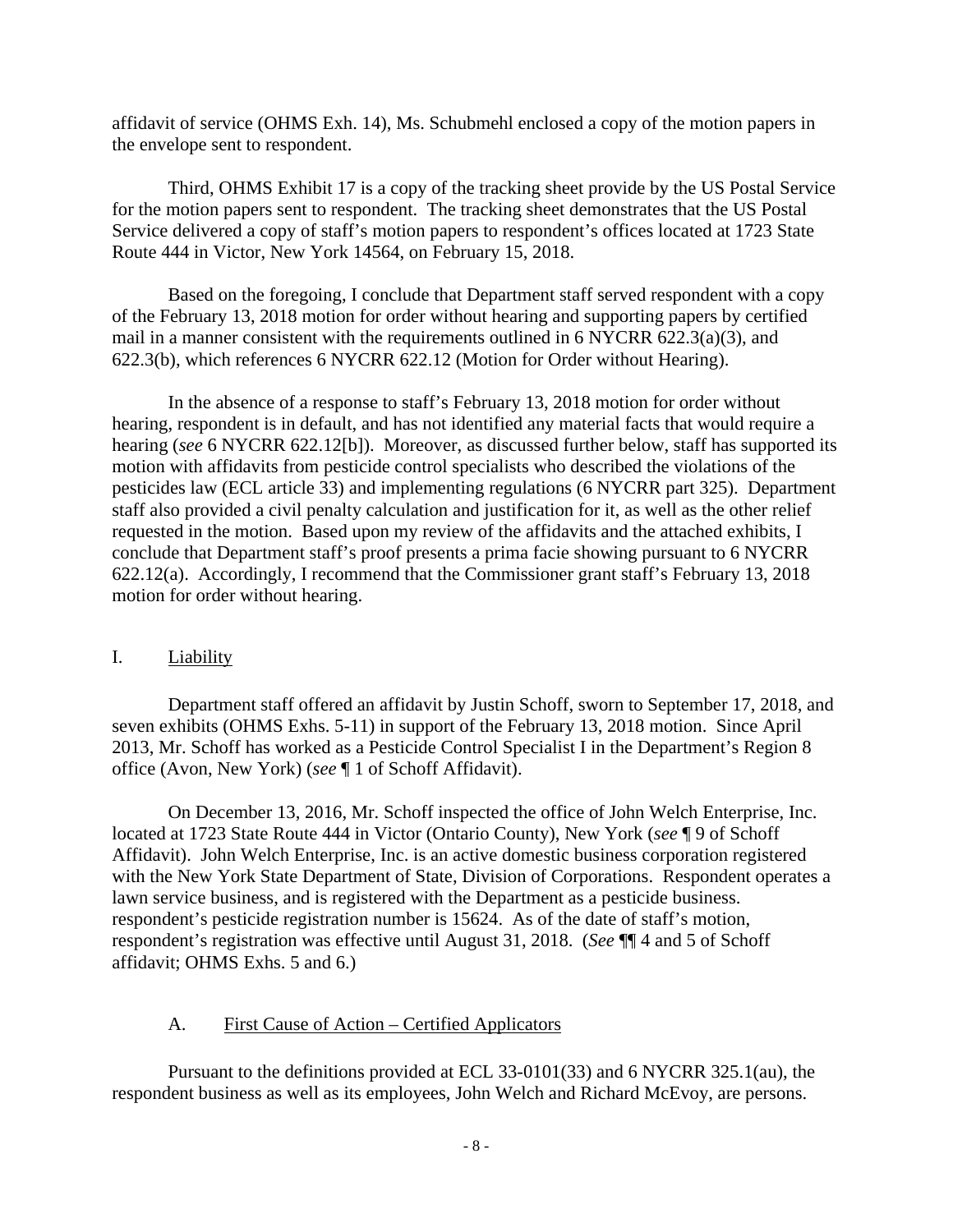The statute and regulations require that any person who engages in the commercial or private application of pesticides or in the sale of restricted use pesticides must be certified (*see* ECL 33- 0905[1] and 6 NYCRR 325.7[a]). According to the statute and implementing regulations, it is unlawful for any person to apply pesticides without a pesticide applicator certificate registration, unless that person is working under the direct supervision of a certified applicator (*see* ECL 33- 1301[8] and 6 NYCRR 325.23[h]).

 John Welch is an employee of John Welch Enterprise, Inc. Effective until September 22, 2016, Mr. Welch was a certified pesticide applicator, and his certification number is C8878086. In order to keep his certification current, Mr. Welch was required to renew his certification with the Department by September 21, 2016, but he did not. (*See* ¶¶ 14 and 15 of Schoff Affidavit; OHMS Exh. 7.) Therefore, Mr. Welch has not been a certified pesticide applicator since September 22, 2016.

 Richard McEvoy is an employee of John Welch Enterprise, Inc. Effective until May 22, 2016, Mr. McEvoy was a certified pesticide applicator, and his certification number is C8873363. In order to keep his certification current, Mr. McEvoy was required to renew his certification with the Department by May 21, 2016. However, Mr. McEvoy did not renew his certification in a timely manner. Rather, he did not renew his certification until December 27, 2016. (*See* ¶¶ 14 and 16 of Schoff Affidavit; OHMS Exhs. 8 and 9.) Consequently, from May 22, 2016 until December 27, 2016, Mr. McEvoy was not a certified pesticide applicator.

 During the December 13, 2016 inspection, Mr. Schoff reviewed respondent's commercial pesticide application records. Mr. Schoff determined that from September 23, 2016 to September 30, 2016, respondent conducted 23 commercial pesticide applications at various locations. However, during this period, neither Mr. Welch nor Mr. McEvoy held a valid pesticide applicator certification from the Department. (*See* ¶¶ 17 and 18 Schoff Affidavit; OHMS Exh. 10.) Other than Messrs. Welch and McEvoy, nothing in the record shows that John Welch Enterprise, Inc. employs any other certified pesticide applicators. Accordingly, on 23 separate occasions from September 23, 2016 to September 30, 2016, respondent violated the legal requirements outlined in ECL 33-1301(8) and 6 NYCRR 325.23(h) that prohibit any person from applying pesticides without either possessing a valid pesticide applicator certificate, or working under the direct supervision of a certified applicator.

## B. Second Cause of Action – Notice

 Prior to the application of pesticides within or on the premises of any dwelling, ECL 33- 0905(5)(a) requires every applicator to provide the occupants of any dwelling with a copy of the information on the label of the pesticide. The label information, among other things, includes any warnings. The required notice may be provided in writing, or electronically in digital format. In addition, the certified pesticide applicator must have a copy of the label information with him or her during the application process.

 During the December 13, 2016 inspection, Mr. Schoff inquired of Mr. Welch whether respondent provided the notice required by ECL 33-0905(5)(a) prior to the application of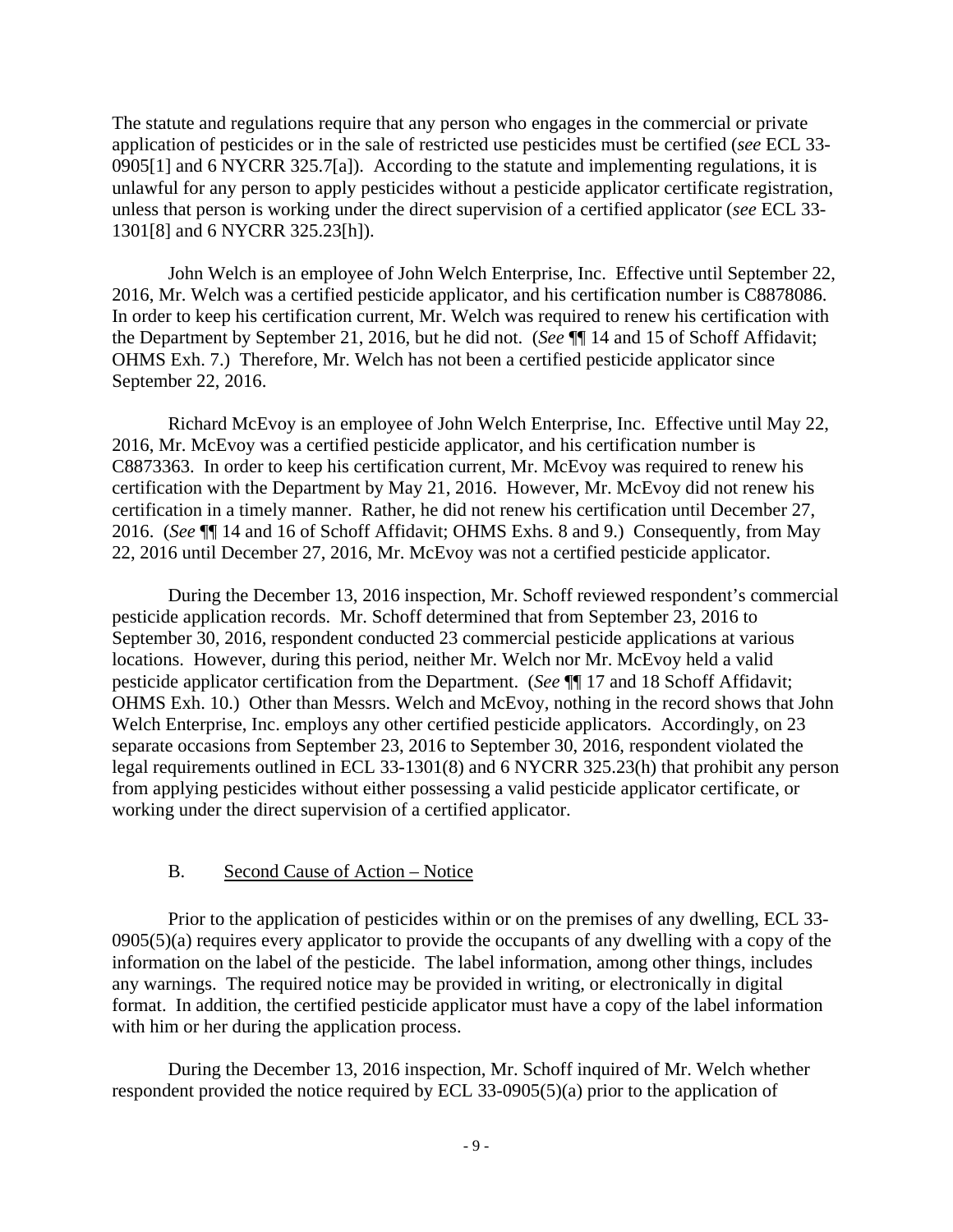pesticides. Mr. Schoff reported in his affidavit, that Mr. Welch did not provide the required notice (*see* ¶ 21 of Schoff Affidavit). Referring to respondent's October 20, 2017 answer, Department staff also noted that respondent admitted to its failure to provide the notice required by ECL 33-0905(5)(a) (*see* ¶ 39 of Tinsley Affirmation). Based on the foregoing, I conclude that respondent violated ECL 33-0905(5)(a), on 23 separate occasions, by failing to provide the required notice prior to applying pesticides at various locations from September 23, 2016 to September 30, 2016.

# C. Third Cause of Action – Record Keeping

 ECL 33-1205(1) and 6 NYCRR 325.25(a) require businesses to keep true and accurate records about the pesticides they have applied. The required records include, among other things, the registration number assigned by the US Environmental Protection Agency (EPA), the product name, the amount applied and the method used to apply the pesticide, the date on which the pesticide was applied, the target organisms, as well as the location of the application including the ZIP code.

 OHMS Exhibit 10 is a copy of a spreadsheet provided to Mr. Schoff by respondent's representative during the December 13, 2016 inspection. The spreadsheet is a record from September 23, 2016 to September 30, 2016 of the pesticides that respondent applied. Mr. Schoff observed that respondent did not record all the information required by ECL 33-1205(1) and 6 NYCRR 325.25(a) onto this spreadsheet. The following required information was missing. Respondent did not provide the EPA registration number, the product name, the method used to apply the pesticide, as well as the target organisms. (*See* ¶ 25 of Schoff Affidavit; OHMS Exh. 10.)

 Based on the foregoing, I conclude that respondent violated the requirements outlined in ECL 33-1205(1) and 6 NYCRR 325.25(a), on 23 separate occasions at various locations from September 23, 2016 to September 30, 2016, by failing to keep true and accurate records concerning the EPA registration number, the product name, the method used to apply the pesticide, as well as the target organism.

# D. Fourth Cause of Action - Contracts

 The statute and regulations prescribe many of the terms and conditions of the contracts entered into between the applicator and the property owner concerning the commercial application of lawn pesticides. ECL 33-1001(1) requires all contracts to be in writing. In addition, the terms must specify the date or dates of the application, the number of applications and the total cost of the services. ECL 33-1001(2) requires the applicator to provide the property owner with a list of the substances that will be applied including either the brand name or generic name of the active ingredients, as well as any warnings related to the protection of human and animal health, and the environment.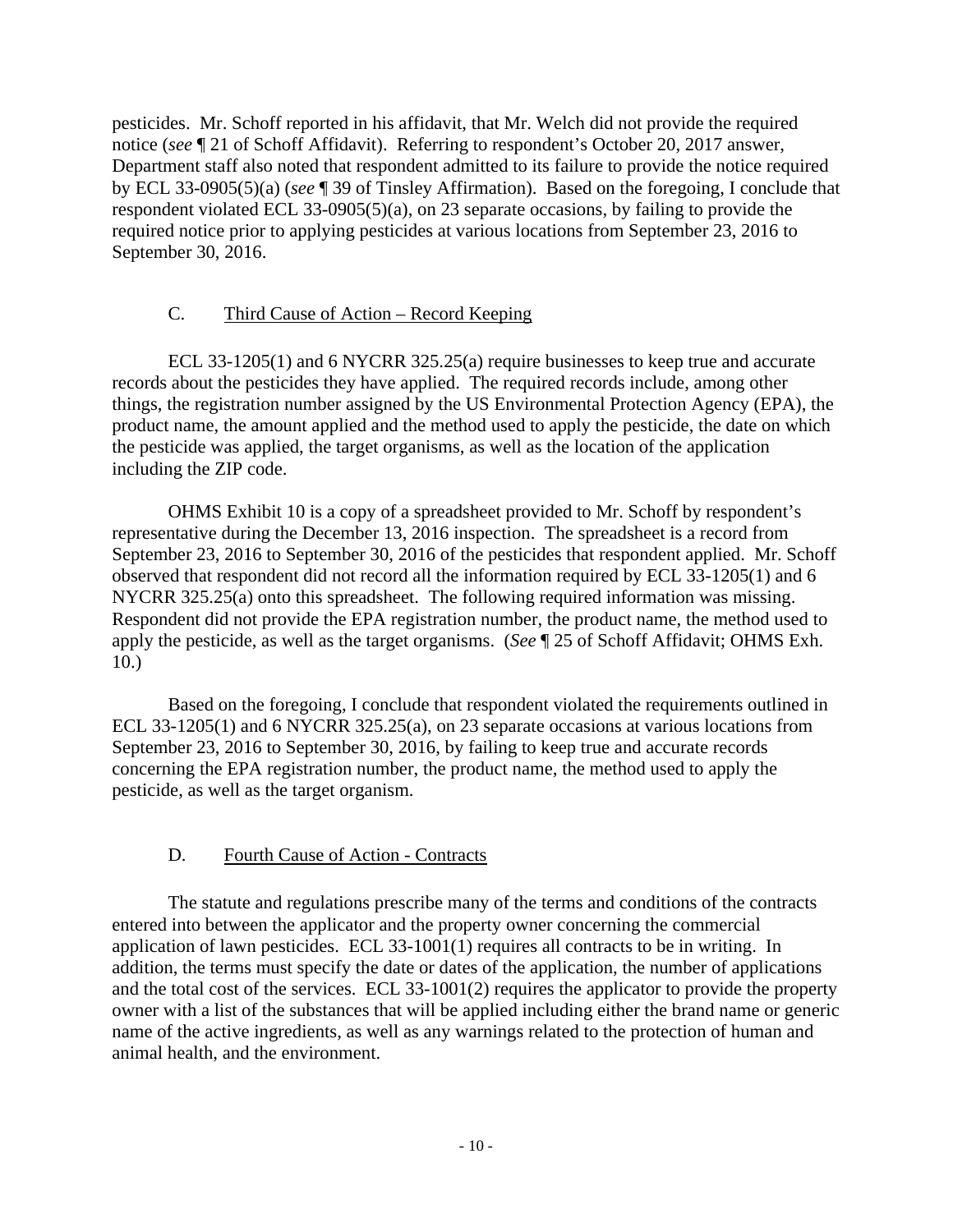Section 325.40(a) of 6 NYCRR reiterates most of the statutory requirements mentioned above, and requires the following additional information. The contract must include the name, address, telephone number, and registration number of the pesticide business, as well as the certification number of the applicator. In order to be valid, the contract must be signed by a representative of the pesticide business, such as the certified applicator, as well as the property owner.

 OHMS Exhibit 11 is a set of three contracts that respondent provided to Mr. Schoff during the December 13, 2016 inspection. The contracts are dated May 2, 2016, May 4, 2016, and May 10, 2016. Mr. Schoff observed that respondent did not include all the information required by ECL 33-1001(1) and 33-1001(2), and by 6 NYCRR 325.40(a) in these contracts. Among other things, the contracts did not include the date or dates of the application, the number of applications, and the total cost of the services. The contracts did not include information concerning the pesticides that were going to be applied, such as either the brand name or generic name of the active ingredients, as well as any warnings related to the protection of human and animal health, and the environment. Finally, the contracts were not signed by both a representative of the pesticide business, such as Mr. Welch or Mr. McEvoy, and the property owner. (*See* ¶¶ 30 and 31 of Schoff Affidavit; OHMS Exh. 11.) Referring to respondent's October 20, 2017 answer, Department staff also noted that respondent admitted its contracts are "in bad shape" (*see* ¶ 57 of Tinsley Affirmation).

 Accordingly, I conclude that respondent violated the requirements outlined in ECL 33- 1001(1) and 33-1001(2), as well as 6 NYCRR 325.40(a) because the three commercial lawn contracts collected during the December 13, 2016 inspection did not include all the required terms and conditions.

## II. Relief

 For relief, Department staff requested an order from the Commissioner that would assess a total civil penalty of \$19,500. Staff also requested that the order direct respondent to provide copies of the following records. First, respondent should provide copies of all records concerning all commercial pesticide application service entries for the 30 days following the effective date of the order, consistent with all applicable statutory and regulatory requirements. Second, respondent should provide copies of all commercial lawn contracts executed within the last 40 days from the effective date of the order. Finally, respondent should provide copies of all emails or mailings that it sent prior to the application of a pesticide including a copy of the information presented on the label of the pesticide for the 30 days following the effective date of the order. (*See* ¶¶ 75 and 77 of Tinsley Affirmation.)

## A. Department Staff's Civil Penalty Calculation

 ECL 71-2907(1) authorizes the Commissioner to assess administrative sanctions for violations of any provision of ECL article 33, its implementing regulations, and any order issued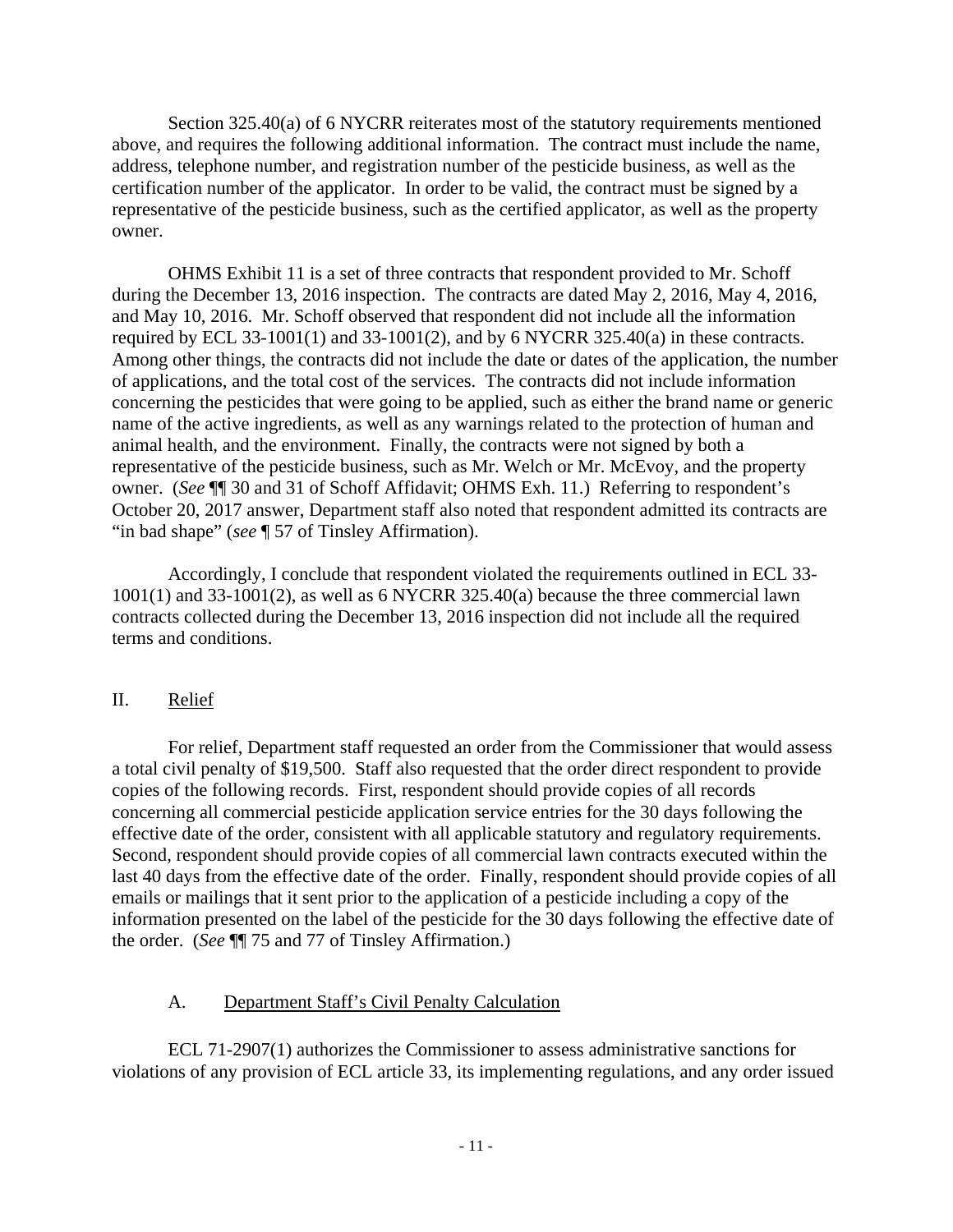by the Commissioner. Pursuant to ECL 71-2907(1), the maximum civil penalty for the first violation is \$5,000, and the maximum for any subsequent offense is \$10,000.

 Department staff offered an affidavit by Christopher Wainwright, sworn to September 20, 2018, and two exhibits (OHMS Exhs. 12-13) to support the civil penalty requested in the February 13, 2018 motion for order without hearing. Since July 2014, Mr. Wainwright has worked as a Pesticide Control Specialist II in the Department's Region 8 office (Avon, New York) (*see*  $\P$  1 of Wainwright Affidavit). OHMS Exhibit 12 is a copy of the Department's *Civil Penalty Policy* (DEE-1), dated June 20, 1990. OHMS Exhibit 13 is a copy of the Department's *Pesticide Enforcement Policy* (DEE-12), dated March 26, 1993. (*See* ¶ 3 of Wainwright Affidavit).

 Mr. Wainwright determined that the potential maximum civil penalty would be \$625,000 based on the following (*see* OHMS Exh. 12 at § IV.A.1). According to Mr. Wainwright, the motion proved 63 violations. The maximum civil penalty for the first violation would be \$5,000. The total for the remaining 62 violations would be \$62,000 (62 x \$10,000 per violation = \$620,000). Therefore, the total maximum civil penalty would be \$625,000. (*See* ¶ 5 of Wainwright Affidavit.)

 Mr. Wainwright said that he relied on the factors identified in DEE-1 (OHMS Exh. 12) to adjust the requested civil penalty. Mr. Wainwright determined that the economic benefit associated with these violations would be de minimus. Accordingly, Mr. Wainwright did not recommend any adjustment to the requested civil penalty based on this factor. (*See* ¶¶ 6 and 7 of Wainwright Affidavit; OHMS Exh. 12 at § IV.C.)

 According to Mr. Wainwright, the established violations are considered high priority violations pursuant to the guidance outlined in DEE-12 (OHMS Exh. 13). Because significant information is missing from respondent's commercial pesticide application records, Mr. Wainwright concluded that the Department cannot determine if respondent applied the pesticides properly. Also, given the lack of proper notification prior to the application of the pesticides, Mr. Wainwright reasonably concluded that the property owners did not have the opportunity to assess the potential impacts associated with the applications. (*See* ¶ 10 of Wainwright Affidavit; OHMS Exh. 13 at § IV [Enforcement Priorities]). After assessing the actual or potential environmental harm associated with these violations, Mr. Wainwright determined not to adjust the recommended civil penalty (*see* ¶ 11 of Wainwright Affidavit).

 Nevertheless, I conclude that the potential environmental harm associated with these violations is significant because DEE-12 characterizes the violations as high priority. Mr. Wainwright correctly observed that the Department cannot determine that respondent applied the pesticides properly given the information missing from respondent's records. In addition, property owners were not given proper notice. Consequently, I conclude that these circumstances justify the requested civil penalty.

 To determine the gravity component of the violations, Mr. Wainwright considered the factors outlined in § IV.E of DEE-1 (OHMS Exh. 12). With respect to culpability, Mr. Wainwright contended that Messrs. Welch and McEvoy knew, or should have known, the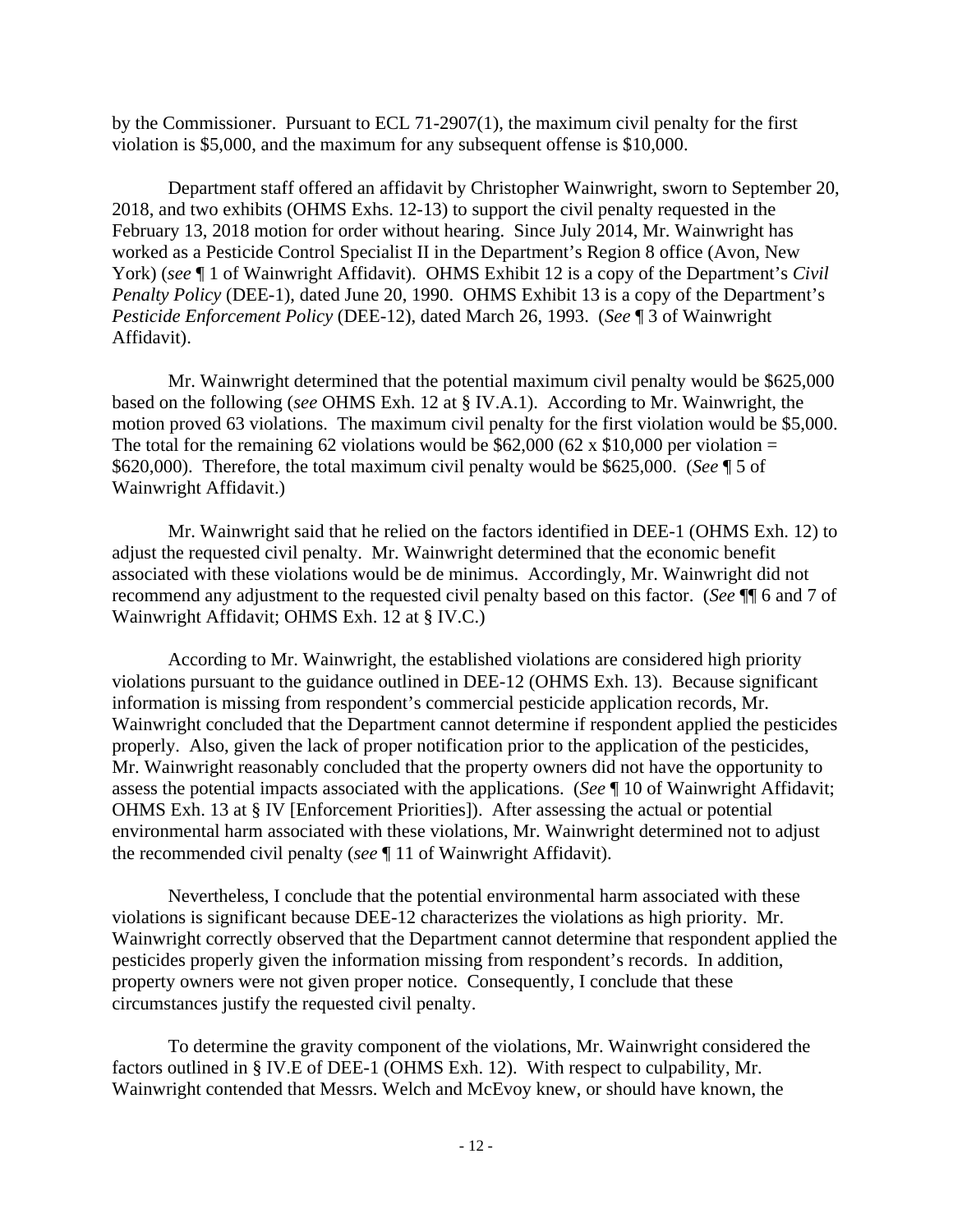applicable requirements considered in this proceeding based on their certification training. According to Mr. Wainwright, respondent demonstrated a level of cooperation to resolve the violations. First, Mr. McEvoy renewed his certification shortly after the December 2016 inspection. Second, Mr. Welch provided additional documentation to the Department in an effort to cure the deficiencies in the contracts. Mr. Wainwright noted that prior to the December 13, 2016 inspection, respondent had no known history of non-compliance. Finally, Mr. Wainwright is not aware that respondent could not pay the requested civil penalty. Based on these circumstances, Mr. Wainwright did not recommend any further adjustments to the requested civil penalty. (*See* ¶¶ 12 and 13 of Wainwright Affidavit; OHMS Exh. 12 [DEE-1 at §§ IV.D and IV.E.1 through 4].)

 With reference to Appendix I of DEE-12 (OHMS Exh. 13), Mr. Wainwright calculated the recommended civil penalty of \$19,500 in the following manner. With respect to the first cause of action concerning pesticide applications by uncertified applicators, he recommended a civil penalty of \$1,000. Collectively, for the notification violations related to the second cause of action, Mr. Wainwright recommended a civil penalty of \$1,000. According to Mr. Wainwright, the number of violations concerning the third cause of action, which are associated with record keeping requirements, totals 58. For each of these, Mr. Wainwright recommended a civil penalty of \$250 per violation for a total of \$14,500. Finally, during the December 13, 2016 inspection, Mr. Schoff collected copies of three contracts, which did not comply with the statutory and regulatory requirements. Mr. Wainwright recommended a civil penalty of \$1,000 for each of the three violations for a total of \$3,000. (*See* ¶ 14 of Wainwright Affidavit; OHMS Exh. [13 DEE - 12, Appendix I at §§ II, III, and IV].)

## B. Alternative Apportionment

 As noted above, Department staff based the civil penalty calculation on a total of 63 violations. With respect to the first cause of action, staff considered the lack of certification to be one violation. The second cause of action relates to the notice requirements. For purposes of the civil penalty calculation, staff grouped the notice violations together as a single violation. The fourth cause of action concerns deficient contracts. Staff collected three contracts at the December 13, 2016 inspection, and the recommended civil penalty is based on these three defective contracts. The remainder from the total number of 63 leaves 58 violations. These violations relate to record keeping requirements, which were alleged in the third cause of action. (*See* ¶¶ 5 and 14 of Wainwright Affidavit.) However, it is not clear how Mr. Wainwright determined that 58 record keeping violations occurred.

 Rather, as outlined in the Findings of Fact, a total of 72 violations occurred. With respect to the first cause of action, Department staff demonstrated that respondent's employees, Messrs. Welch and McEvoy, conducted 23 separate pesticide applications at various locations between September 22, 2016 and September 30, 2016. During this period, neither Mr. Welch nor Mr. McEvoy held valid, effective certifications; their respective certifications had either expired or lapsed. Section IV of Appendix I to DEE-12 recommends a minimum civil penalty of \$1,000 per year or portion thereof, per person for violations concerning applicator certifications. Because two uncertified applicators were involved in these violations, the guidance recommends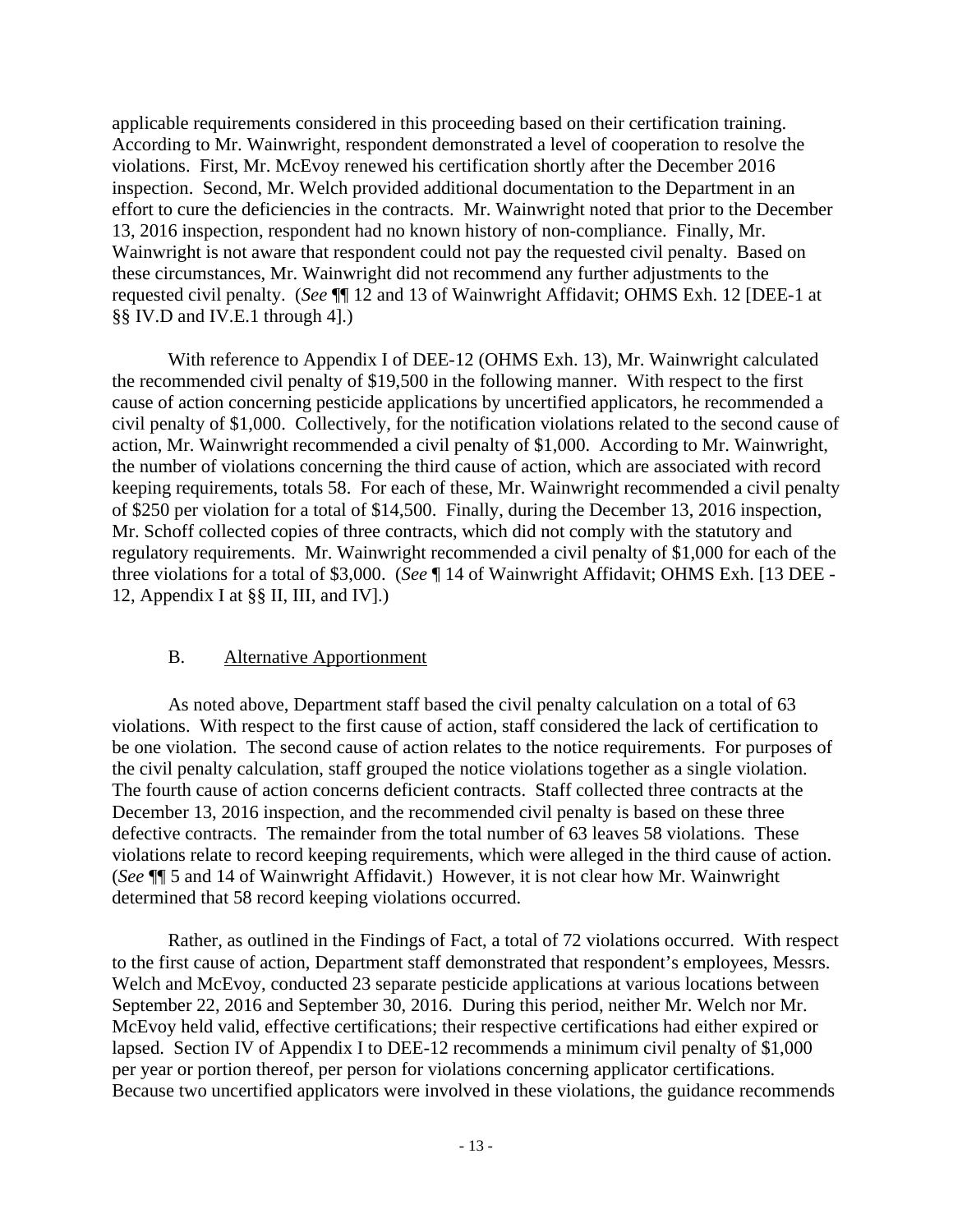a minimum civil penalty of \$1,000 per person for a total of \$2,000. Nevertheless, I adopt staff's request of \$1,000 as the civil penalty for the violations alleged in the first cause of action.

 As alleged in the second cause of action, Department staff proved that respondent did not provide the required notice to the property owners prior to the 23 separate pesticide applications at various locations that occurred between September 22, 2016 and September 30, 2016. Section IV of Appendix I to DEE-12 recommends a minimum civil penalty of \$1,000 for each notification violation. Following the guidance with respect to these violations, however, would result in an assessment of \$23,000, which would exceed the total recommended civil penalty of \$19,500. Therefore, I recommend that the Commissioner assess a civil penalty of \$424 per each of the 23 violations for a total civil penalty of \$9,752 with respect to the notification requirements.<sup>4</sup>

 After Messrs. Welch and McEvoy completed 23 separate pesticide applications at various locations between September 22, 2016 and September 30, 2016, Department staff showed, in the third cause of action, that respondent did not keep and maintain complete records about these applications in a manner consistent with the statutory and regulatory requirements. For record keeping violations, § III of Appendix I to DEE-12 recommends a minimum civil penalty of \$250 per violation. I adopt staff's recommendation of \$250 per violation with respect to the record keeping violations. Therefore, the total civil penalty for the record keeping violations associated with the 23 pesticide applications identified on OHMS Exhibit 10 would be \$5,750 (*i.e.*, 23 violations x  $$250$  per violation = \$5,750).

 Finally, with respect to the fourth cause of action, Department staff obtained copies of three contracts during the December 13, 2016 inspection. Department staff proved that the terms and conditions of each of these three contracts did not comply with the prescribed statutory and regulatory requirements. For contract violations, § IV of Appendix I to DEE-12 recommends a minimum civil penalty of \$1,000 per violation. I adopt staff's recommendation with respect to these violations. Therefore, the total civil penalty for the violations related to the three deficient contracts would be \$3,000.

# C. Respondent's Objections

 In the October 20, 2017 answer, respondent objected to the requested civil penalty. Respondent contended that it would be burdensome to pay the recommended civil penalty given the taxes already paid to New York State, together with the costs of compliance related to obtaining and renewing the applicators' certifications, among other requirements. According to respondent, these additional compliance costs total \$1,300 per year.

 Respondent, however, did not respond to staff's February 13, 2018 motion for order without hearing. Consequently, respondent did not substantiate the allegations asserted in its answer or otherwise refute the civil penalty calculation offered by Department staff in the

<sup>&</sup>lt;sup>4</sup> If the Commissioner adopts the recommendations concerning the alternative apportionment, this portion of the civil penalty (\$9,752) must be reduced by \$2.00 to \$9,750. Otherwise, the total assessed civil penalty (*i.e.*, \$19,502) would exceed the amount originally sought by staff in the October 11, 2017 complaint (*i.e.*, \$19,500).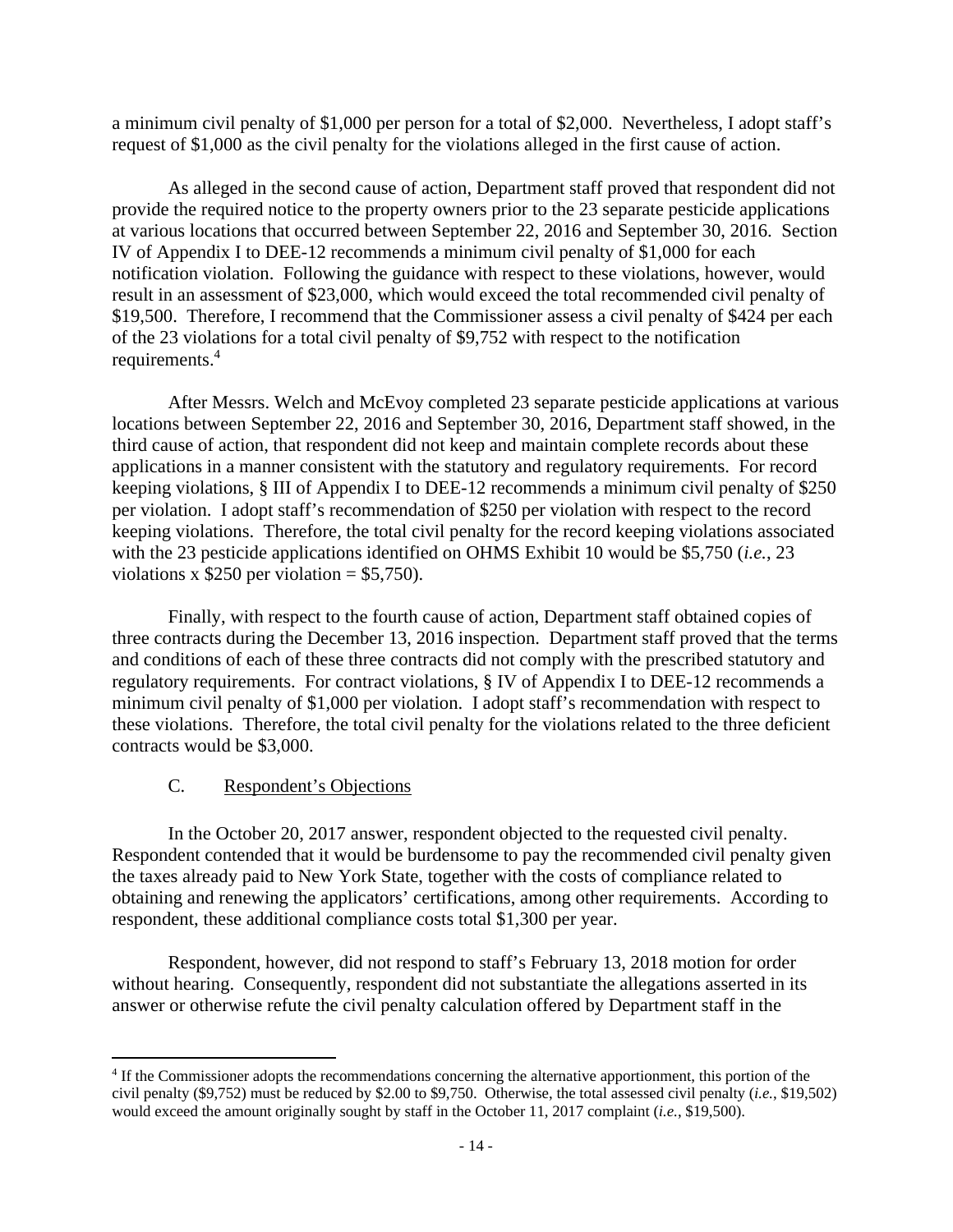motion. The Commissioner should not rely on these unsubstantiated allegations to adjust the civil penalty.

# D. Additional Relief

 In addition to a civil penalty, Department staff also requested various records from respondent related to: (1) the notification sent to occupants prior to the application of pesticides; (2) pesticide application records; and (3) copies of commercial lawn contracts. As discussed further below, applicators are required to prepare various records, maintain them and, upon request, provide copies of the records to the Department. Staff has requested these documents to ascertain respondent's compliance with the applicable notice, recordkeeping, and contractual requirements since staff's December 13, 2016 inspection.

 First, staff asked the Commissioner to order respondent to provide copies of all emails or mailings that it sent prior to the application of a pesticide including a copy of the information presented on the label of the pesticide. The authority to request these records is found at ECL 33-0905. As noted above, notification requirements are outlined at ECL 33-0905(5)(a). Pursuant to ECL 33-0905(4), pesticide applicators are required to maintain records about the notifications that they provided, and to furnish those records to the Department upon request. With this request, Department staff seeks copies of the notification records made prior to the application of pesticides for a period of 30 days subsequent to the effective date of the Commissioner's order.

 Second, staff also requested the Commissioner to order respondent to provide copies of all records with all commercial pesticide application service entries for the 30 days following the effective date of the order. The authority to request these records is found at ECL 33-1205 and 6 NYCRR 325.25. As noted above, the information that applicators must keep with respect to each pesticide application is identified in the statute at ECL 33-1205(1) and in the regulations at 6 NYCRR 325.25(a). Pursuant to the statute and regulations, applicators are required to keep and maintain use records for each pesticide application for up to three years, and to furnish those records to the Department upon request (*see* ECL 33-1205[1] and 6 NYCRR 325.25[a]). With this request, Department staff seeks copies of use records related to the application of pesticides for a period of 30 days following the effective date of the Commissioner's order.

 Finally, staff asked the Commissioner to order respondent to provide copies of all commercial lawn contracts entered into within the last 40 days from the effective date of the order. Commercial and residential lawn applications require written contracts. In addition, the terms and conditions of the contracts are prescribed by statute and regulation (*see* ECL 33- 1001[1] and 6 NYCRR 324.40[a]). The authority to request these records retrospectively is found at 6 NYCRR 325.40(e). Section 325.40(e) of 6 NYCRR requires applicators to keep and maintain copies of their contracts for up to three years, and to furnish copies of those contracts to the Department upon request. With this request, Department staff seeks copies of these contracts for a period of 40 days following the effective date of the Commissioner's order.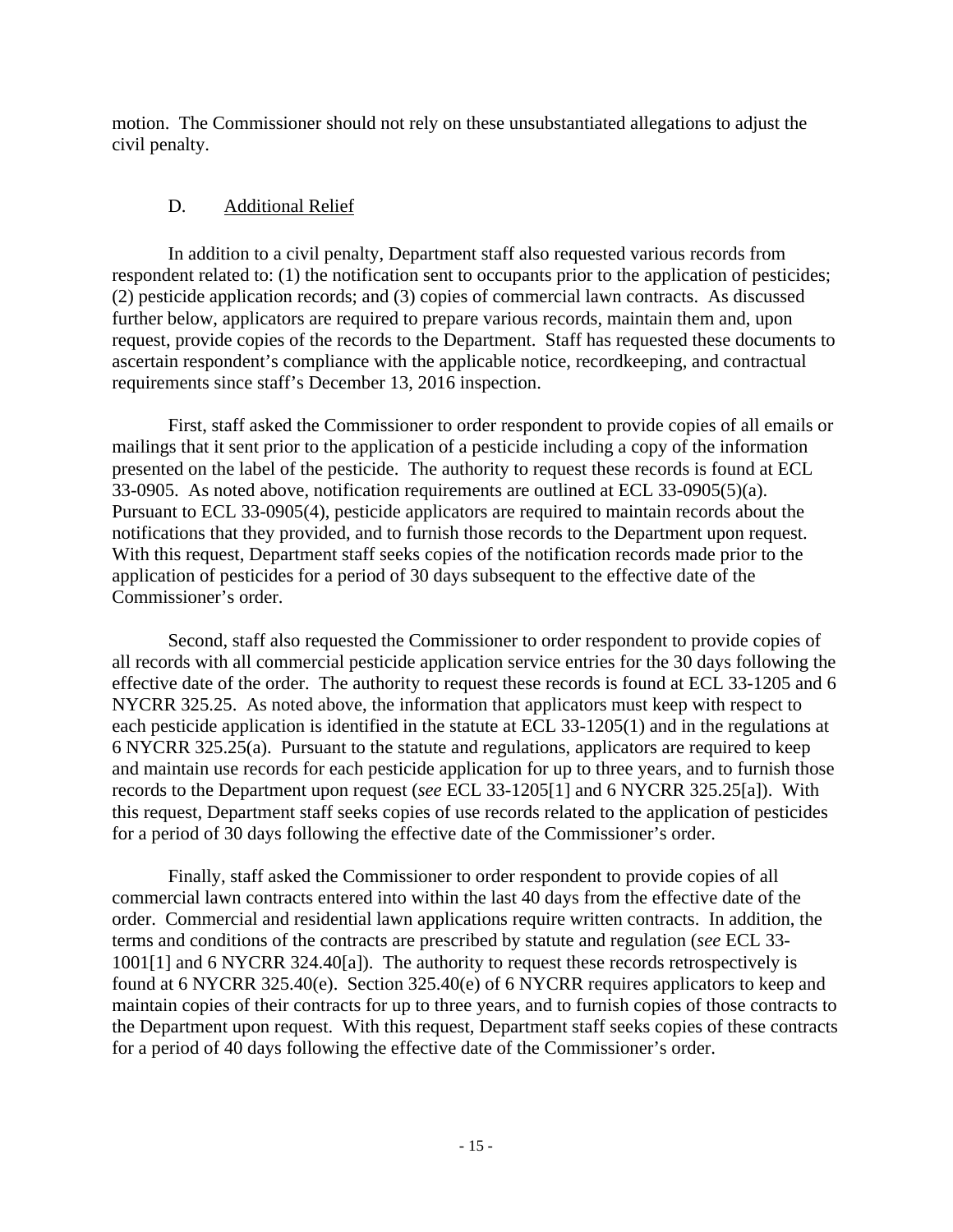# **Conclusions**

- 1. Department staff served respondent with a copy of the February 13, 2018 motion for order without hearing and supporting papers by certified mail, return receipt requested, in a manner consistent with the requirements outlined in 6 NYCRR 622.3(a)(3), and 622.3(b).
- 2. On 23 separate occasions from September 23, 2016 to September 30, 2016, respondent violated the requirements outlined in ECL 33-1301(8) and 6 NYCRR 325.23(h) that prohibit any person from applying pesticides without either possessing a valid pesticide applicator certificate, or working under the direct supervision of a certified applicator.
- 3. On 23 separate occasions from September 23, 2016 to September 30, 2016, respondent violated ECL 33-0905(5)(a) by failing to provide the required notice prior to applying pesticides at various locations.
- 4. With respect to the pesticides applied at various locations on 23 separate occasions from September 23, 2016 to September 30, 2016, respondent violated the requirements outlined in ECL 33-1205(1) and 6 NYCRR 325.25(a) by failing to keep true and accurate records concerning the EPA registration number, the product name, the method used to apply the pesticide, as well as the target organism.
- 5. Respondent violated the requirements outlined in ECL 33-1001(1) and 33-1001(2), as well as 6 NYCRR 325.40(a) because the three commercial lawn contracts dated May 2, 2016, May 4, 2016, and May 10, 2016, do not include all the required terms and conditions.

# **Recommendations**

- 1. The Commissioner should grant Department staff's unopposed motion for order without hearing dated February 13, 2018.
- 2. Based on the detailed discussion provided above, the Commissioner should conclude that respondent violated various provisions of ECL article 33 and its implementing regulations at 6 NYCRR part 325 concerning the use and application of pesticides.
- 3. For these violations, the Commissioner should assess a total civil penalty of \$19,500.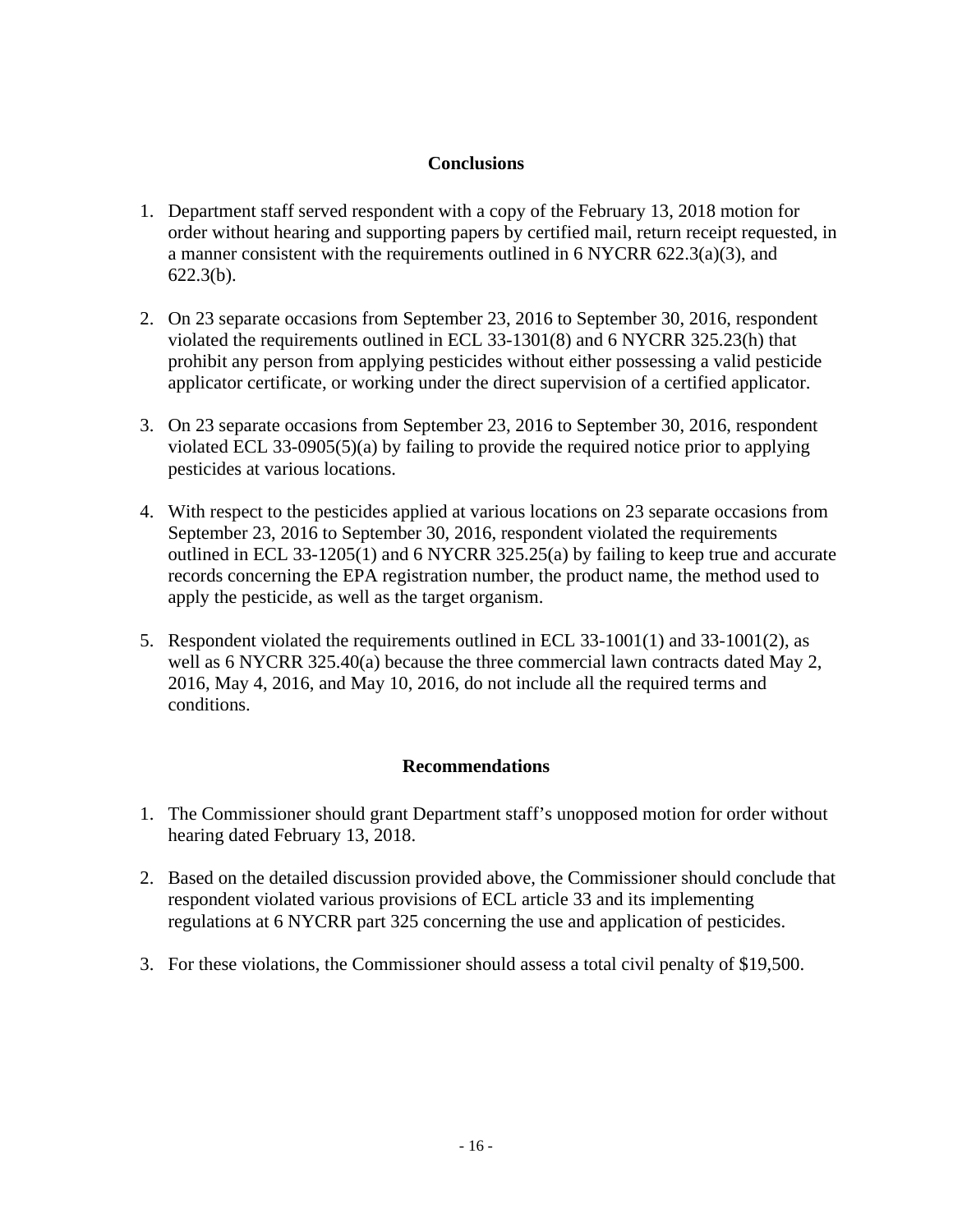- 4. In addition to assessing a civil penalty, the Commissioner should require respondent to provide the following documents within 45 days from the effective date of the Order:
	- a. Copies of pesticide application records with all commercial pesticide application service entries for the 30 days following the effective date of the order, consistent with the requirements outlined in ECL article 33 and 6 NYCRR part 325;
	- b. Copies of all commercial lawn contracts entered into within the last 40 days containing all information required by ECL article 33 and 6 NYCRR part 325; and
	- c. Copies of all emails or mailings that respondent sent prior to the application of a pesticide within or on the premises of a dwelling to the occupants, including a copy of the information presented on the label of the pesticide to be applied, for the 30 days following the effective date of the order.

 $/\mathrm{s}/$ 

 Daniel P. O'Connell Administrative Law Judge

Dated: October 2, 2018 Albany, New York

Attachment – Papers Filed and Exhibit Chart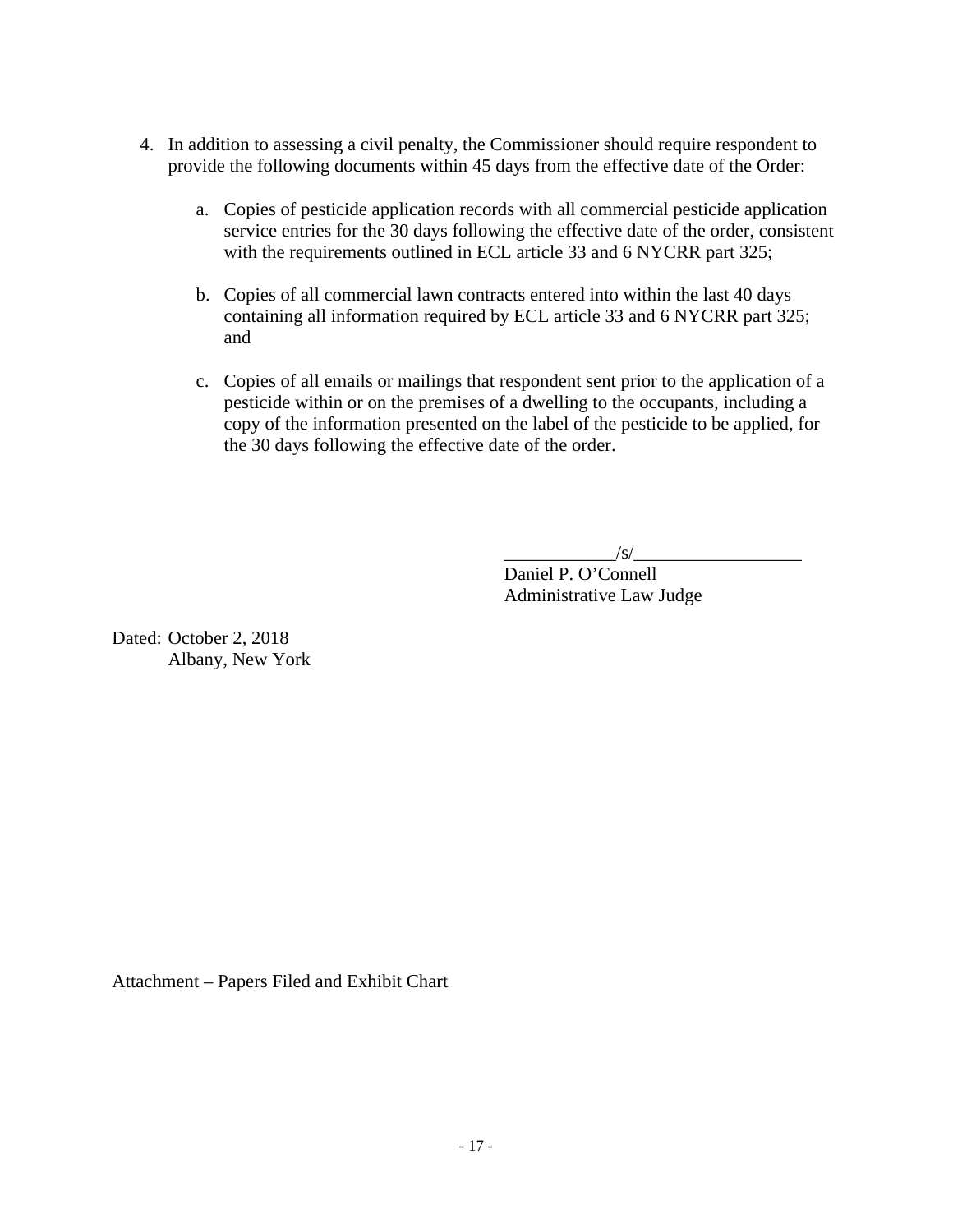# Papers Filed and Exhibit Chart Matter of John Welch Enterprises, Inc. DEC Case No. R8-2017-0719-81 Motion for Order Without Hearing

| <b>OHMS</b>                                  | Description                                                                                                                                                                       | Staff's ID                  | Staff's ID                                           |
|----------------------------------------------|-----------------------------------------------------------------------------------------------------------------------------------------------------------------------------------|-----------------------------|------------------------------------------------------|
| Exhibit                                      |                                                                                                                                                                                   | Number                      | Number                                               |
| Number                                       |                                                                                                                                                                                   |                             |                                                      |
|                                              | Department staff's cover letter dated February 13,                                                                                                                                |                             |                                                      |
|                                              | 2018 for the Motion for Order without Hearing                                                                                                                                     |                             |                                                      |
|                                              | Notice of Motion for Order without Hearing<br>dated February 13, 2018                                                                                                             |                             |                                                      |
|                                              | Motion for Order without Hearing<br>dated February 13, 2018                                                                                                                       |                             |                                                      |
|                                              | Affirmation of Dusty Renee Tinsley, Esq., in support<br>of the Motion for Order without Hearing<br>dated February 13, 2018                                                        |                             |                                                      |
| Duplicate<br>of OHMS<br>Exhibit<br>No. 2     | Department staff's cover letter dated October 11,<br>2017 with enclosed Notice of Hearing and Complaint<br>dated October 11, 2017                                                 | Exhibit 1 to<br>Affirmation |                                                      |
| Duplicate<br>of OHMS<br>Exh. Nos.<br>3 and 4 | US Postal Service Certified Mail Receipt for<br>Article No. 7017 1450 0000 2470 0105, postmarked<br>October 11, 2017, and USPS Tracking Results.<br>Delivered on October 13, 2017 | Exhibit 2 to<br>Affirmation |                                                      |
| $\mathbf{1}$                                 | Affidavit of Service of the October 11, 2017 Notice<br>of Hearing and Complaint by Tammy Schubmehl,<br>sworn to January 29, 2018.                                                 | Exhibit 3 to<br>Affirmation |                                                      |
| $\overline{2}$                               | Department staff's cover letter dated October 11,<br>2017                                                                                                                         |                             | Exhibit 1 to<br>Jan. 2018<br>Affidavit of<br>Service |
| 3                                            | US Postal Service Certified Mail Receipt for<br>Article No. 7017 1450 0000 2470 0105.<br>Postmarked October 11, 2017                                                              |                             | Exhibit 2 to<br>Jan. 2018<br>Affidavit of<br>Service |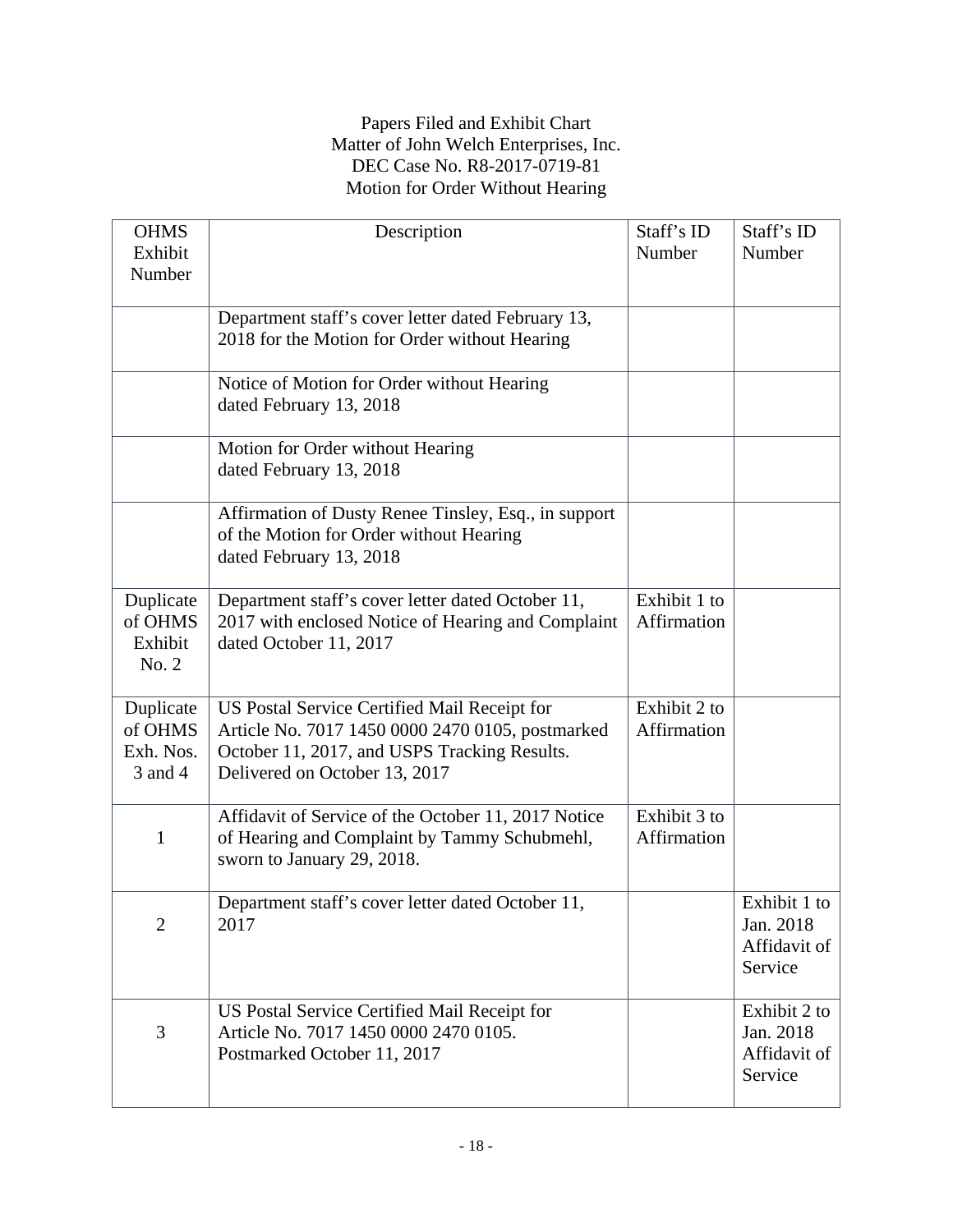| $\overline{4}$ | USPS Tracking Results for Article No. 7017 1450<br>0000 2470 0105.<br>Delivered on October 13, 2017                                                                                |                                              | Exhibit 3 to<br>Jan. 2018<br>Affidavit of<br>Service |
|----------------|------------------------------------------------------------------------------------------------------------------------------------------------------------------------------------|----------------------------------------------|------------------------------------------------------|
|                | Answer, dated October 20, 2017, from John Welch,<br>President of John Welch Enterprise Inc.                                                                                        | Exhibit 4 to<br>Affirmation                  |                                                      |
|                | Affidavit of Justin Schoff in support of Staff's<br>Motion for Order without Hearing<br>sworn to September 17, 2018                                                                | Exhibit 5 to<br>Affirmation<br>$(see \P 17)$ |                                                      |
| 5              | New York State Department of State,<br>Division of Corporations,<br>Entity Information for John Welch Enterprise, Inc.                                                             |                                              | Exhibit 1 to<br>the Schoff<br>Affidavit              |
| 6              | New York State Pesticide Administration<br>Business Registration details for John Welch<br>Enterprise, Inc.<br>Registration No. 15624                                              |                                              | Exhibit 2 to<br>the Schoff<br>Affidavit              |
| 7              | New York State Pesticide Administration<br>Certification of Commercial Pesticide Applicator for<br>John Welch<br>Certification No. C8878086<br>Lapsed on September 22, 2016        |                                              | Exhibit 3 to<br>the Schoff<br>Affidavit              |
| 8              | New York State Pesticide Administration<br>Certification of Commercial Pesticide Applicator for<br>Richard J. McEvoy<br>Certification No. C8873363<br>Lapsed on May 22, 2016       |                                              | Exhibit 4 to<br>Schoff<br>Affidavit                  |
| 9              | New York State Pesticide Administration<br>Certification of Commercial Pesticide Applicator for<br>Richard J. McEvoy<br>Certification No. C8878086<br>Renewed on December 27, 2016 |                                              | Exhibit 5 to<br>Schoff<br>Affidavit                  |
| 10             | Commercial Pesticide Application records for John<br>Welch Enterprise, Inc. from September 23, 2016 to<br>September 30, 2016                                                       |                                              | Exhibit 6 to<br>Schoff<br>Affidavit                  |
| 11             | Commercial Lawn Contracts signed May 2, 2016,<br>May 4, 2016, and May 10, 2016                                                                                                     |                                              | Exhibit 7 to<br>Schoff<br>Affidavit                  |